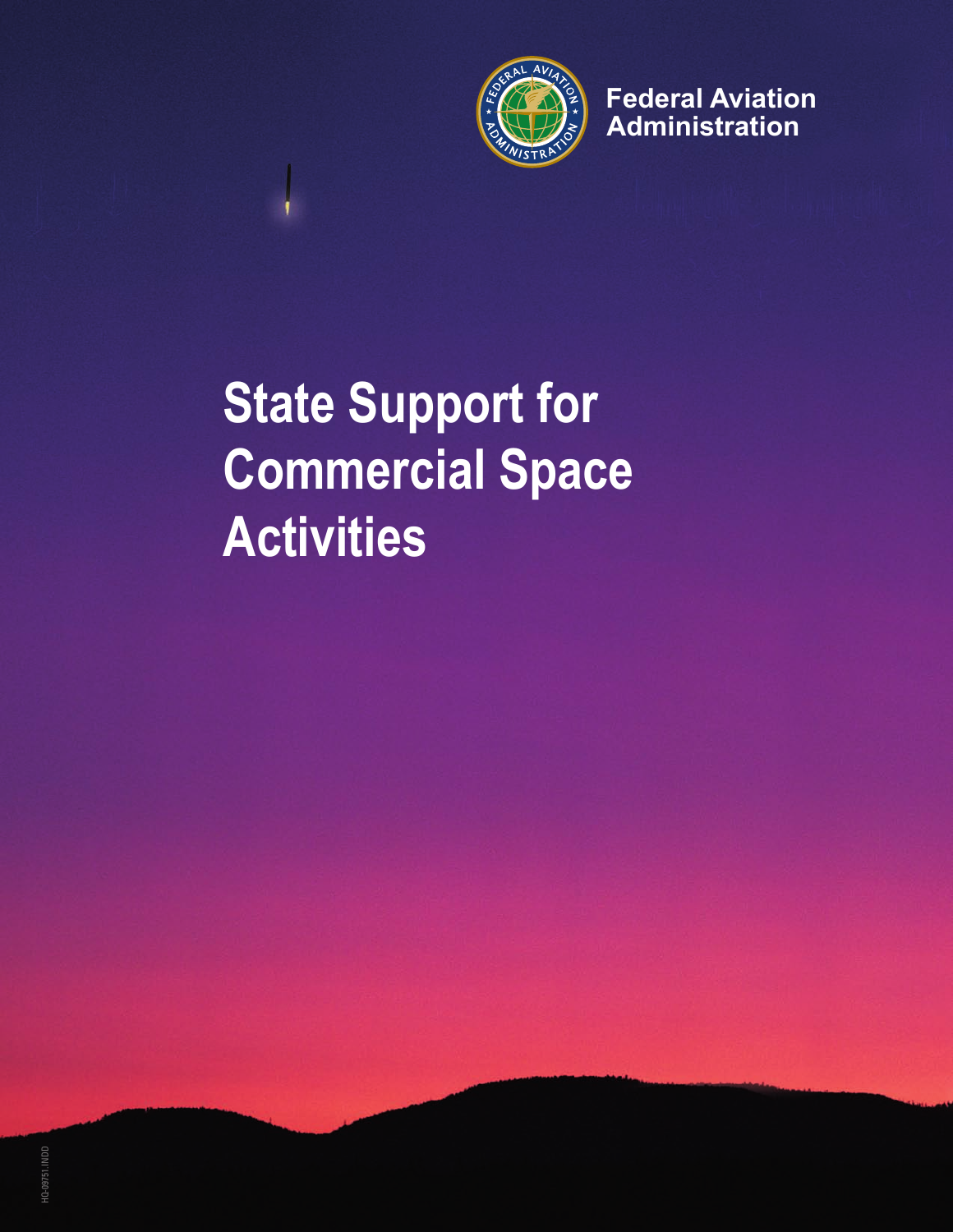# **About the Office of Commercial Space Transportation**

The Federal Aviation Administration's Office of Commercial Space Transportation (FAA/AST) licenses and regulates U.S. commercial space launch and reentry activity, as well as the operation of non-federal launch and reentry sites, as authorized by Executive Order 12465 and Title 49 United States Code, Subtitle IX, Chapter 701 (formerly the Commercial Space Launch Act). FAA/AST's mission is to ensure public health and safety and the safety of property while protecting the national security and foreign policy interests of the United States during commercial launch and reentry operations. In addition, FAA/AST is directed to encourage, facilitate, and promote commercial space launches and reentries. Additional information concerning commercial space transportation can be found on FAA/AST's web site at http://ast.faa.gov.

# **NOTICE**

Use of trade names or names of manufacturers in this document does not constitute an official endorsement of such products or manufacturers, either expressed or implied, by the Federal Aviation Administration.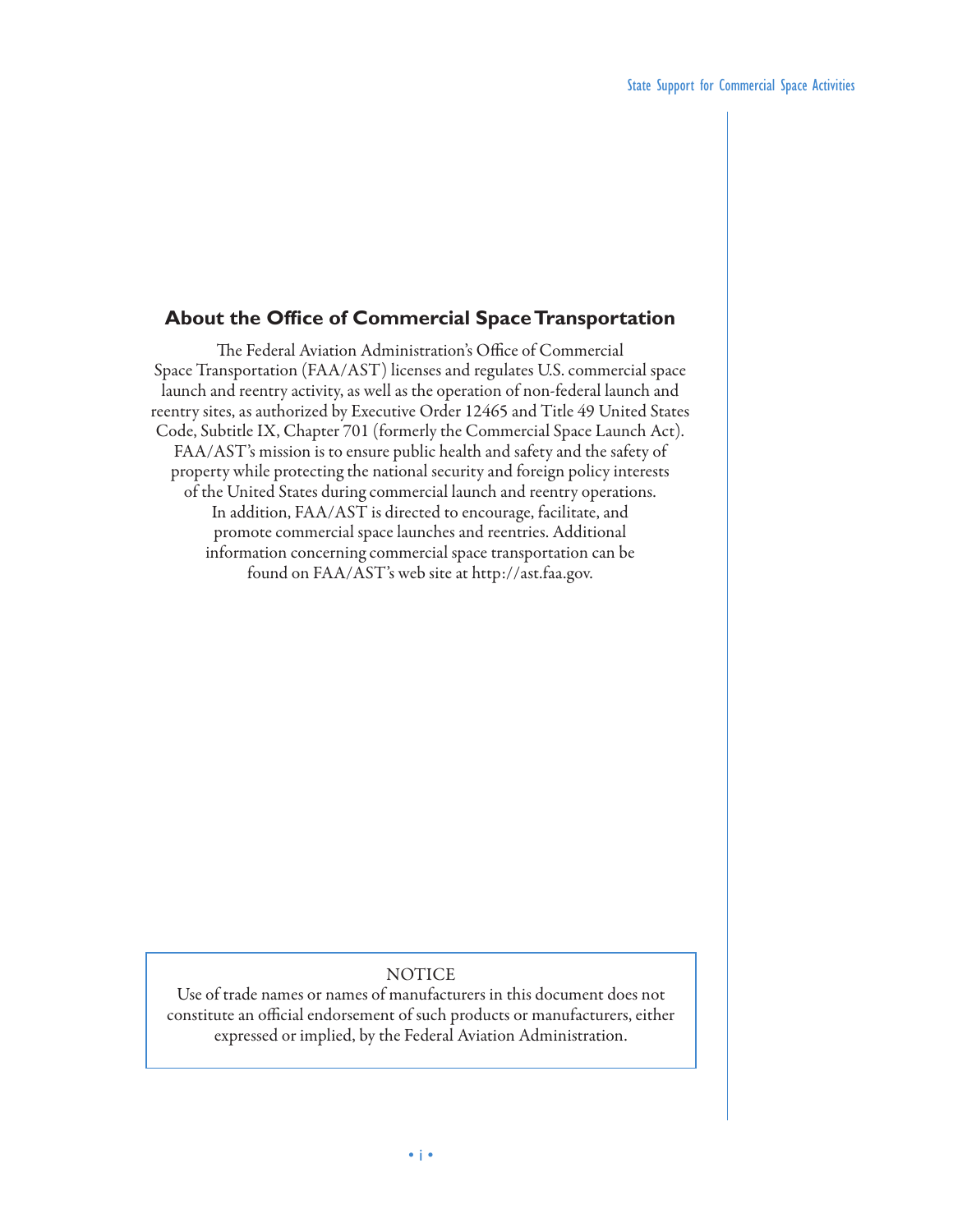# **Table of Contents**

| Regulatory Incentives and Virginia as an Agent of Change 3 |
|------------------------------------------------------------|
|                                                            |
|                                                            |
|                                                            |
|                                                            |
|                                                            |
|                                                            |
|                                                            |
|                                                            |
|                                                            |
|                                                            |
|                                                            |
|                                                            |
|                                                            |
|                                                            |
|                                                            |
|                                                            |
|                                                            |
|                                                            |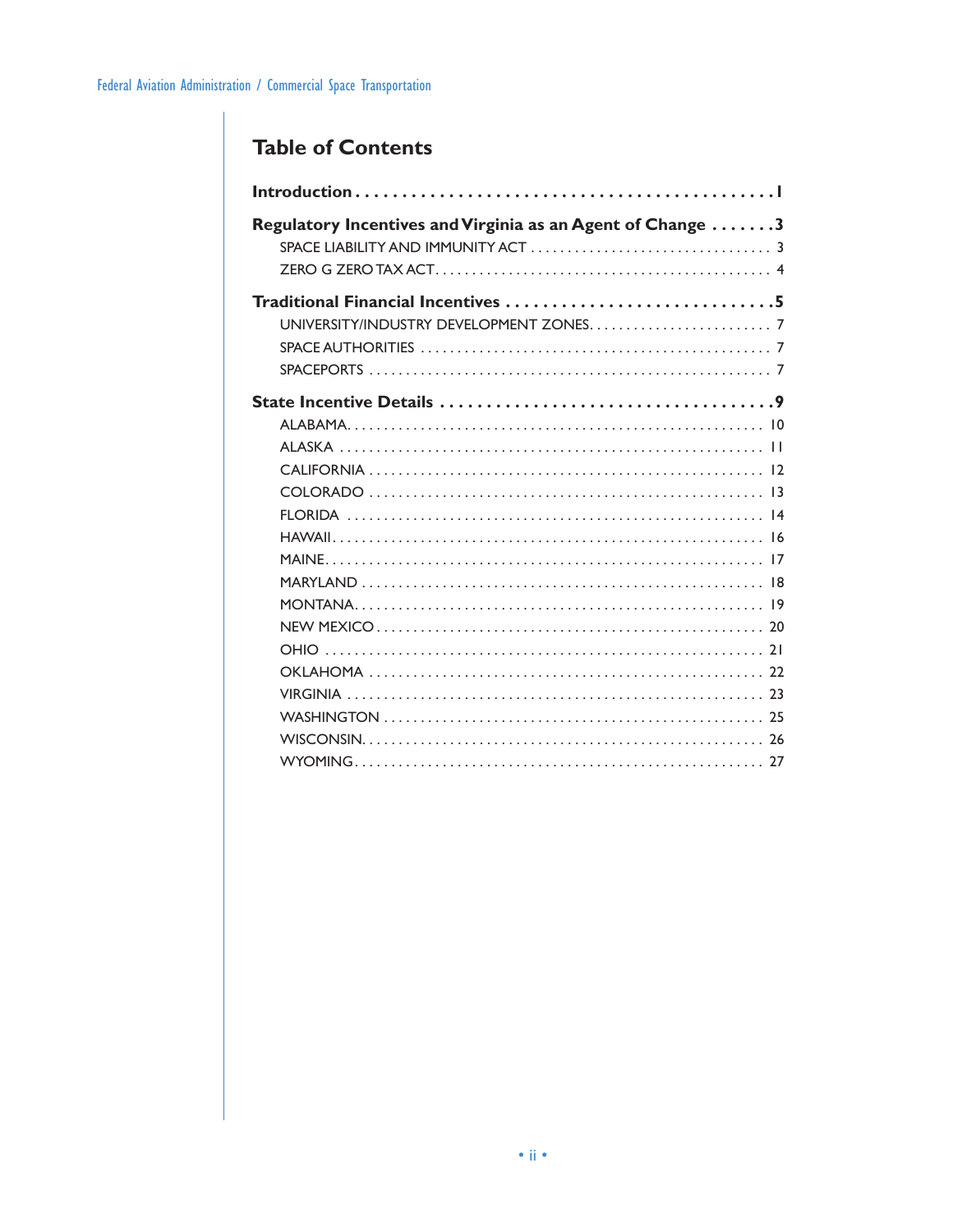# **Introduction**

Every state in the union offers a range of incentives to encourage businesses to locate or increase their activities within that specific state. The vast majority of these incentives are financial, most commonly resulting in a lower tax burden or otherwise reducing the costs of conducting business critical activities. Sometimes these incentives target specific industries or even components of specific industries. Incentives of this kind are generally available at both the state and local level. Any business considering locating in a particular state would likely be eligible for benefits from the state, county, or local municipality. The motivation for most states and localities to offer these types of incentives is to promote job growth and development. Given this, there is often a substantial bias in the types of incentives offered towards industries that pay high salaries and employ large numbers of people.

This report lays out the different general types of incentives that states employ to try and guarantee that aerospace companies, particularly emerging commercial space transportation companies commit to locating within that state. To that end, the report includes an examination of the advent of regulatory incentives within Virginia and Florida, the different types of incentives that states have at their disposal, the incentive-like impact of certain types of infrastructure (such as spaceports and tracking facilities), and a state by state summary of the assets and incentives in place within each state.

The critical aspect of incentives is that they are designed to "close the deal" for a particular company considering either a relocation or an initial attempt at doing business in a particular state. There are, of course, a broad range of factors that influence a company's decision to locate in a certain place. Geography, existing infrastructure, available workforce, and location relative to other critical suppliers or customers are often the driving forces behind such decisions for space transportation companies. It is only when a company's decision is between two final locations that incentives have the most potential to affect a company's plans. In very large deals, states will often create unique incentives for the company in question. This creates a competition between the states. Simply put, incentives are generally the last, not the first tool a state can use to encourage a space transportation company to locate within its borders.

As a large, high technology industry with good pay rates, the space transportation industry is an ideal fit for many states seeking to achieve their development goals. In many cases, this results in developing unique types of incentives and support networks all focused on "closing the deal" for companies considering doing business in a particular state. It also contributes to a degree of competition between states in the kinds and sizes of incentives offered.

Perhaps the biggest example of this kind of competition is the introduction of regulatory incentives in Virginia and Florida. One of the biggest challenges that space transportation operators intent on carrying people face is the current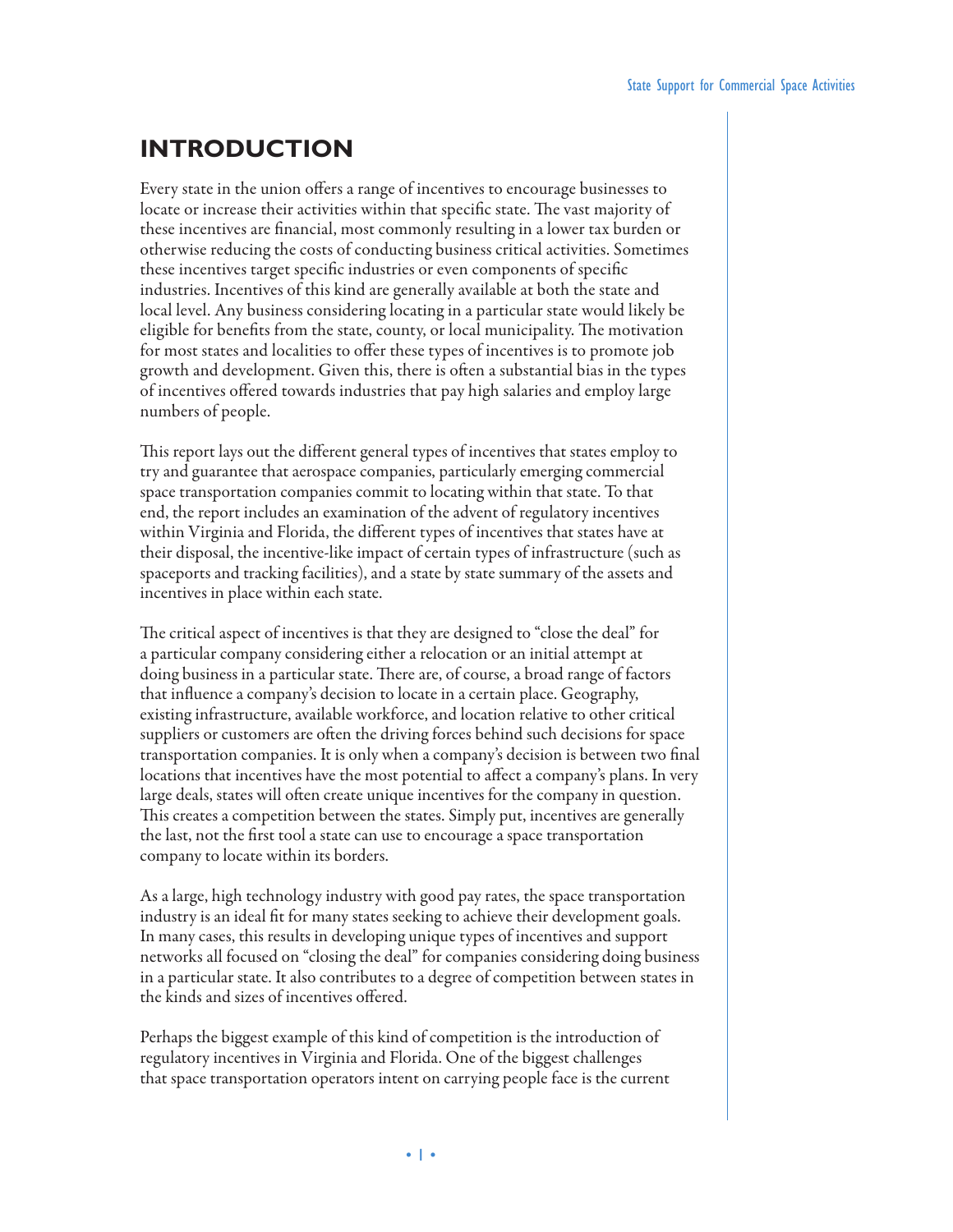ambiguity regarding how such operations will be regulated on both the federal and the state level. By removing this ambiguity, Virginia and Florida (with others likely to follow as the year progresses), have created regulatory incentives to lure space transportation companies. These incentives appear already to be bearing fruit.

The range of incentives that states offer the space transportation industry is both disparate and substantial. It includes traditional financial incentive packages as well as unique incentives extended to companies considering specific deals. In addition, there are several other factors that function as incentives, including spaceports, space authorities, development zones, and unique geography. Each of these factors commonly plays a role in a company's decision to locate in a particular state.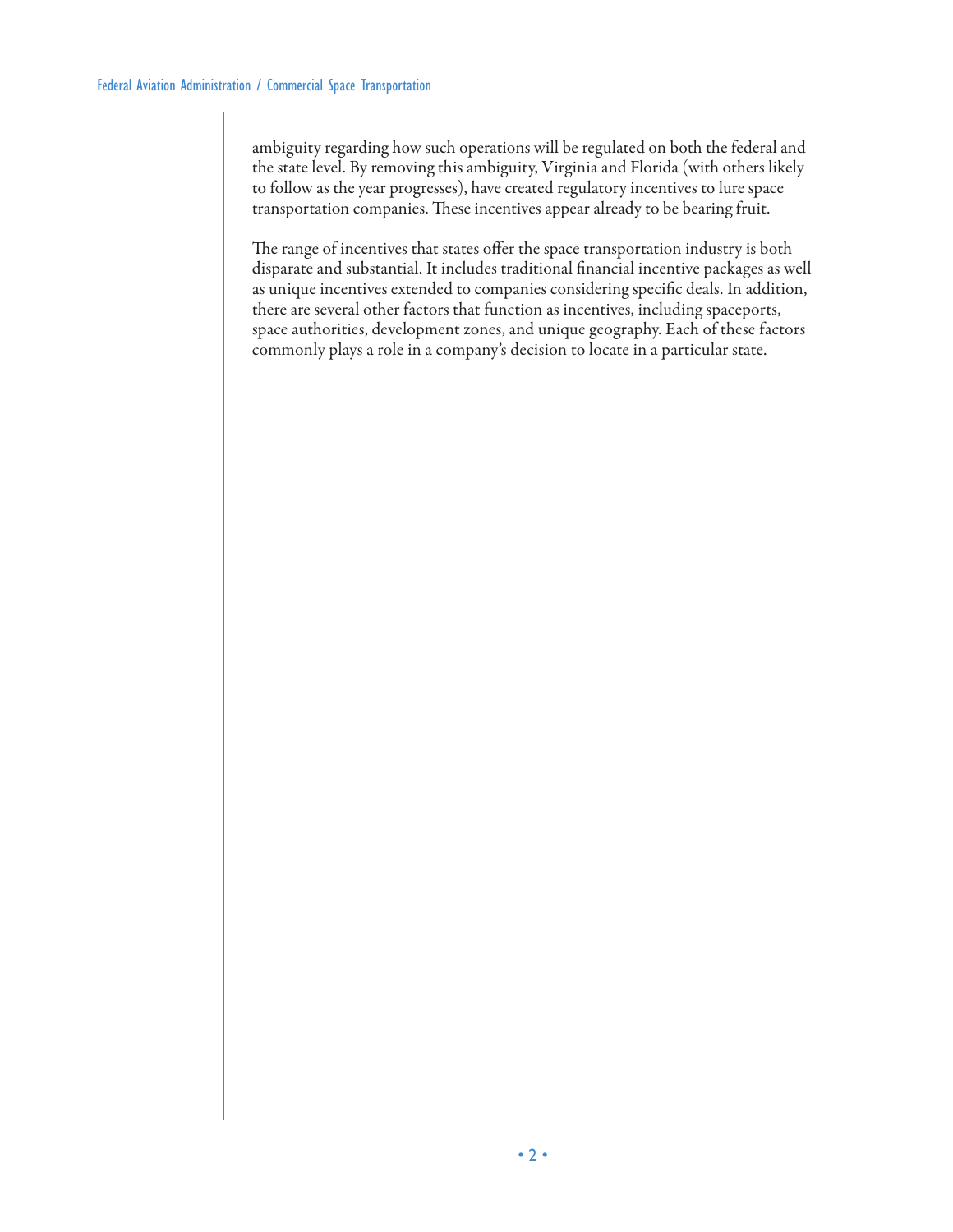# **Regulatory Incentives and Virginia as an Agent of Change**

Virginia has recently taken the lead in the area of innovative incentives to lure space transportation companies to the state. In the last two years, the state passed two bills intended to boost the presence of the industry. The first, the Virginia Space Liability and Immunity Act, enacted in 2007, effectively made Virginia the most progressive state in the country in addressing the challenge that existing tort law posed to emerging human spaceflight transportation companies. The second, the Zero G Zero Tax Act of 2008, will provide an exemption from state income taxes to any space transportation company doing business in Virginia with the intent to either launch payloads from the Mid-Atlantic Regional Spaceport (MARS) or conduct spaceflight training. These two pieces of legislation, coupled with other, more traditional financial incentives, are largely credited with being the driving force behind Orbital Sciences' decision to locate the launch operations for its new Taurus II launch vehicle in Virginia.

These events have not gone unnoticed. Florida's state government, which was keeping a close eye on all of this, was quick to pass a nearly identical version of the Space Liability and Immunity Act and add spaceflight contractors to the list of companies eligible for tax refunds if they relocated or moved jobs to Florida. All of this took other states, and much of the industry, by surprise given the speed with which it was accomplished. Today, responses to Virginia's status as a change agent continue to accumulate. Efforts are underway in both California and New Mexico to adopt similar legislation and, while legislation has yet to be introduced, draft bills have been written and are circulating among stakeholders in both the industry and government. Other states are likely to follow suit as the legislative season begins across the country. While the none of these statutes have yet been tested in the real world, the efforts of states to be sure that they are in place speaks at least to their perceived effectiveness as incentives for attracting the emerging aerospace industry.

# **Space Liability and Immunity Act**

Effective July 1, 2007, the Virginia Space Liability and Immunity act limits the liability of those providing human spaceflight services in the event of an incident. It is based on the legislation under which the FAA currently operates, creating an informed consent regime for spaceflight participants while stipulating language that participants must review and consent to the risks they are taking, thereby acknowledging the inherently risky nature of human spaceflight. This legislation is anticipated to be a particularly effective tool in luring human spaceflight companies once they progress from testing to regular operations. As referenced earlier, Florida has passed a nearly identical act titled the Informed Consent for Spaceflight Act. A critical difference between the Florida and Virginia versions of the legislation is that the Virginia law sunsets in 2013 while the Florida statute is permanent. Table 1 summarizes the key provisions in the Florida and Virginia legislation.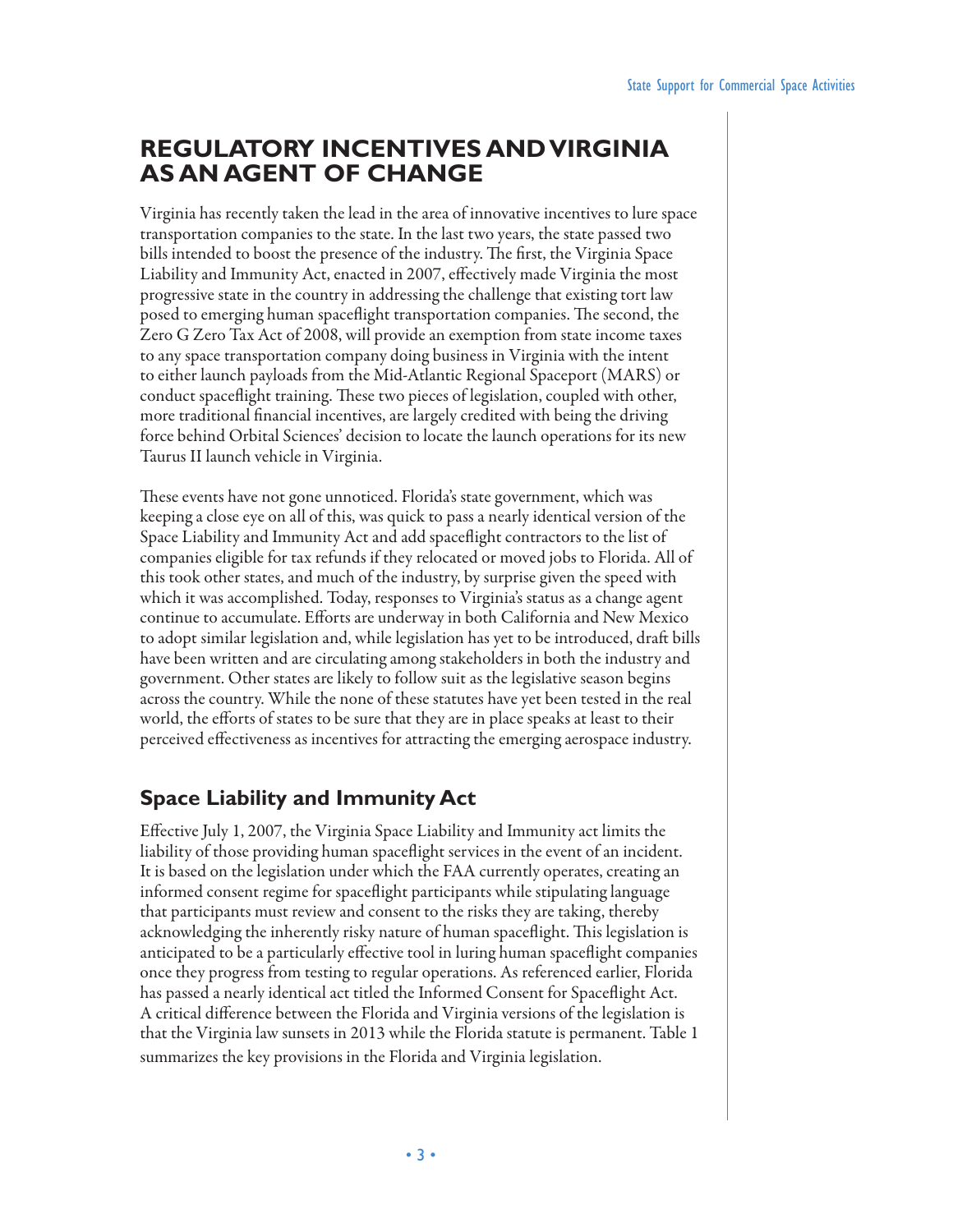#### Federal Aviation Administration / Commercial Space Transportation

| <b>State</b>                | <b>Virginia</b>                                                                                    | <b>Florida</b>                                      |
|-----------------------------|----------------------------------------------------------------------------------------------------|-----------------------------------------------------|
|                             | Act Name Space Liability and Immunity Act Effective Sunsets   Informed Consent for Spaceflight Act |                                                     |
| Effective Date July 1, 2007 |                                                                                                    | October 1, 2008                                     |
|                             | Sunset July 1, 2013                                                                                | No Sunset                                           |
|                             | Applies to All spaceflight entities                                                                | Suborbital flights only                             |
|                             | Restrictions Company in question must have been "reviewed<br>by the FAA" during licensing          | Company in question must hold an FAA launch license |

Table 1: Space Liability and Immunity Laws in Florida and Virginia

# **Zero G Zero Tax Act**

The concept of exempting companies from paying taxes on certain types of activities is not a new one; indeed, a bill of the same name was introduced at the federal level in 2003, but never passed. Virginia is the first to pass this kind of legislation at the state level to encourage the development of the space transportation industry. The Virginia bill grants an exemption from state income tax for either launch services or gains achieved from providing resupply services to the ISS. To mirror the advantages that companies could achieve under this bill, Florida added qualified space contractors to an existing list of companies that could qualify for an income tax deduction. The primary qualifying factor for this exemption is an increase in employees at a company's Florida facilities. Table 2 summarizes the key provisions in the Florida and Virginia legislation.

| <b>State</b>       | <b>Virginia</b>                                                                                                                                      | <b>Florida</b>                                                                                                                                                |  |  |
|--------------------|------------------------------------------------------------------------------------------------------------------------------------------------------|---------------------------------------------------------------------------------------------------------------------------------------------------------------|--|--|
|                    | Act Name ZeroG/Zero Tax                                                                                                                              | Qualified Spaceflight Contractor tax Refund Act                                                                                                               |  |  |
|                    | State tax exemption on income launch services,<br>Benefits simulated launch services for training, or gains<br>resulting from ISS resupply contracts | Allows spaceflight contractors to receive refunds after<br>entering into agreements with the state (refunds based<br>on new jobs and wages paid to employees) |  |  |
| <b>Limitations</b> | Activities must be performed in Virginia or<br>originate from Virginia                                                                               | Activities must result in a net increase in spaceflight<br>business employment in Florida                                                                     |  |  |

|  |  |  | Table 2: Tax Incentive Laws in Florida and Virginia |  |  |  |  |  |
|--|--|--|-----------------------------------------------------|--|--|--|--|--|
|--|--|--|-----------------------------------------------------|--|--|--|--|--|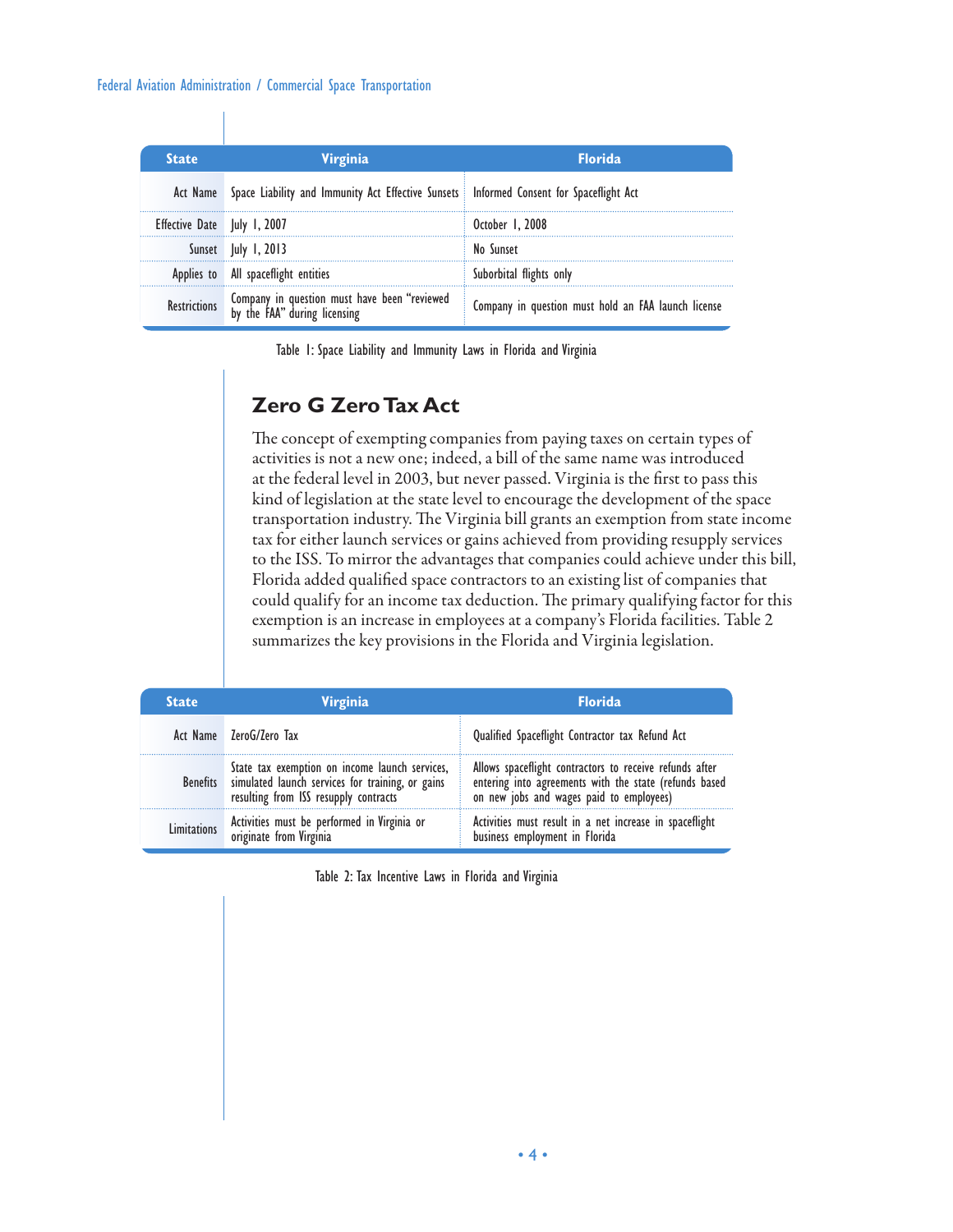# **Traditional Financial Incentives**

Perhaps one of the most common tools employed by states to encourage space transportation companies to locate within their borders are traditional financial incentives. These incentives can and do take many forms, but the most common are tax rebates or exemptions. Such exemptions are often tied to the specific industry that a particular company is engaged in, how much it pays its employees, and what kind of activity the company intends to conduct in the state. Each of these categories has an entire range incentives tied to them.

An example of an incentive intended to support a particular industry would be an aerospace tax credit program, or more commonly a high-technology tax credit program, under which aerospace usually qualifies. In some cases the incentives are extremely narrow and focus not only on a particular industry, but on an industry segment. The fact that aerospace jobs, like most other high-tech jobs, are generally high paying is the primary reason that states are interested in encouraging their propagation.

Beyond support of specific industry categories, the most common incentive packages reward companies for bringing high-paying jobs (at least relative to the local standard) to the area. Generally these types of incentives have specific metrics tied to pay rates for companies to qualify and they vary state by state. Such metrics are commonly grounded in the median income of the area. Jobs above the median are far more likely to be eligible for credit.

Another common incentive focuses on the kind of activity that the company will conduct within the state. This typically takes the form of a manufacturing incentive to encourage establishing large manufacturing facilities, but equally common are R&D tax credits to enable companies to grow locally.

Every state has a different mix of these types of incentives. If a particular deal is large enough or has some unique aspect to it, states sometimes create unique incentives for that particular deal. Otherwise, a company's first step in considering a move to a particular state is to contact the responsible entity for that state's incentive programs to learn more.

One final type of incentive, which is often realized at the same time as other state incentives, is the exemption or advantage zone. The most common types of these include foreign trade zones, enterprise zones, empowerment zones, redevelopment or renewal zones, and areas designated as rural or low population zones. States establish these zones, any one of which can have a laundry list of unique incentives associated with it, to accomplish various goals within a specific geographic area. Generally, these goals are related to raising the standard of living or increasing development in a specific area, increasing the population, generating further employment, or all of these. These zones can and often do overlap or otherwise are combined with other incentives adding up to substantial bonuses to companies that decide to locate within them.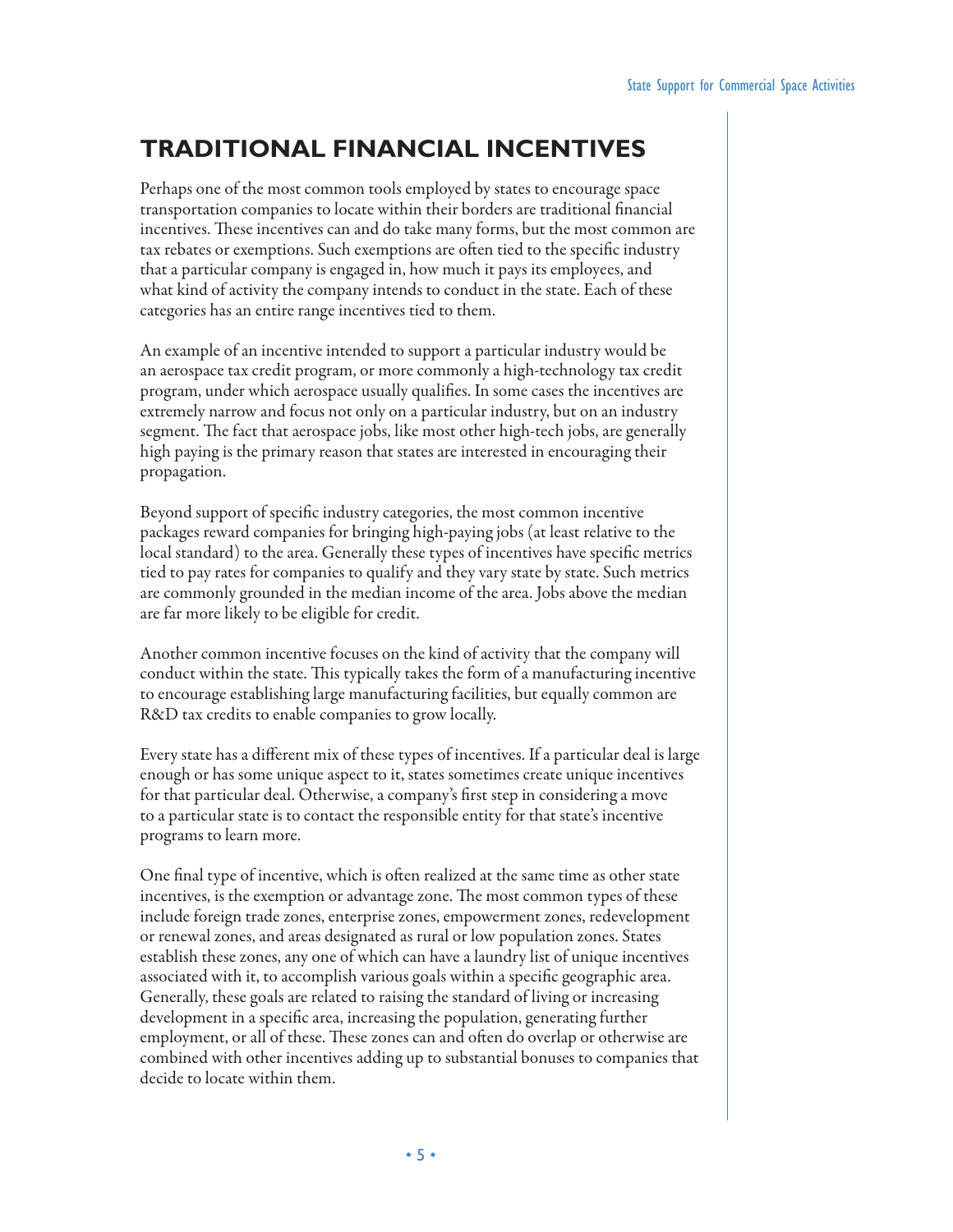Federal Aviation Administration / Commercial Space Transportation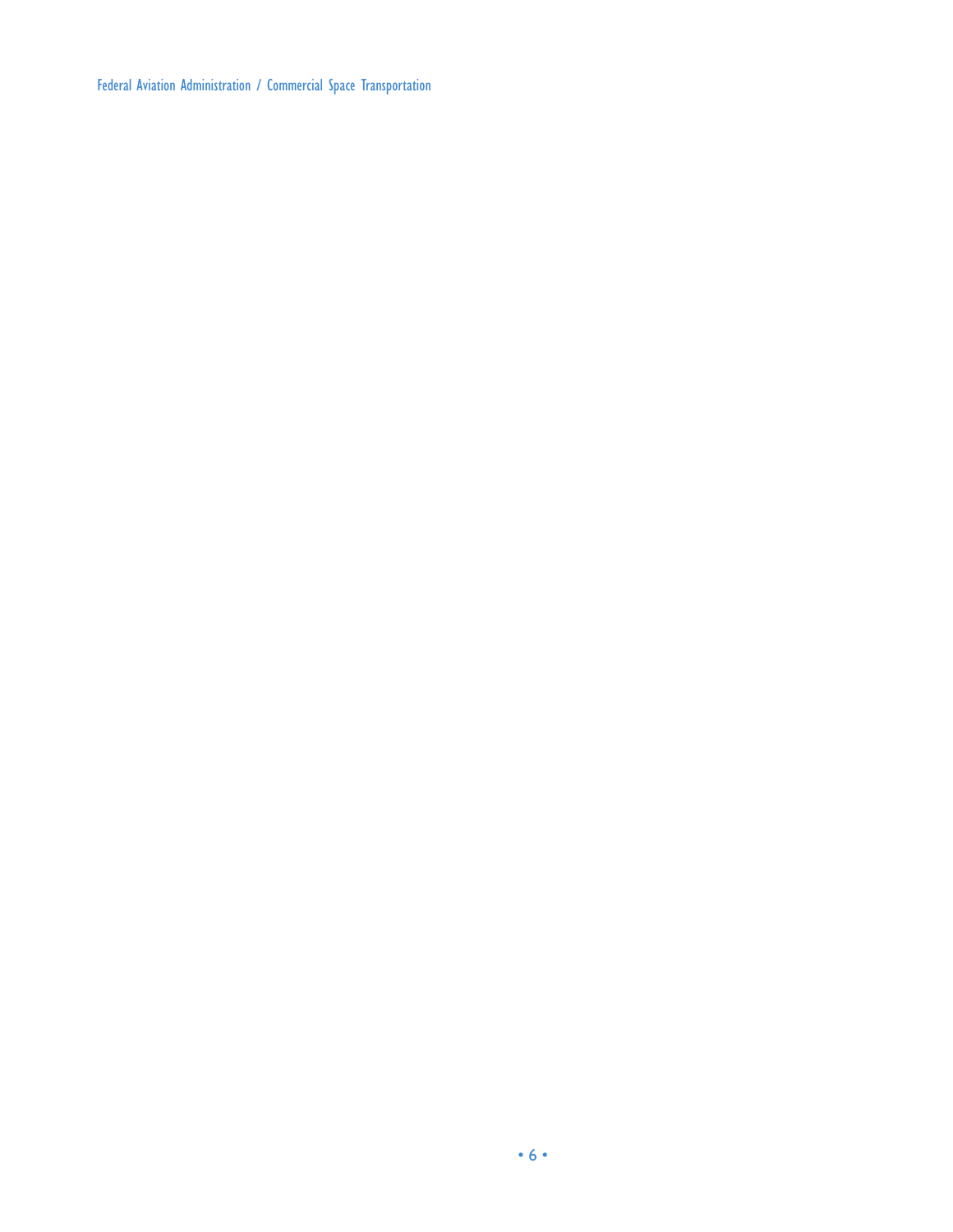# **Miscellaneous Incentives**

# **University/Industry Development Zones**

Though not technically an incentive, a major factor that commonly entices companies to locate in particular locations is the presence of state-designated university or industry development zones. These zones are commonly set up to encourage and support specific industries. Incentives are structured to encourage companies and universities to locate in a specific area, generally in close proximity to each other. Such zones carry advantages in themselves, by virtue of having a great deal of capability in the same area. They also often include their own set of local incentives that can be added to preexisting state incentives. The most common way this is implemented is through shared facilities or infrastructure, but it can include agreements that include personnel and other resources.

# **Space Authorities**

One of the strongest tools available to states to encourage the further development of a local space transportation industry is the space authority. Generally set up and supported through the executive branch of state government, space authorities are staffed by personnel knowledgeable in the field. These people can serve as advocates with both state and federal authorities for companies already located within or considering a move to a specific state.

In addition to their role as advocates both within the state and nationally for their local industry, space authorities often have unique assets or powers, including bonding authority, which allow them to go to great lengths to support projects requiring large infrastructure investments.

Space authorities are commonly only set up in states with strong space transportation heritages, such as California and its California Space Authority (CSA). However, other states with an interest in developing the space transportation industry locally have seen the effectiveness of this model and set up their own space authorities, such as in Oklahoma with its Oklahoma Space Industry Development Authority (OSIDA).

# **Spaceports**

Though not technically an incentive in the traditional sense, the presence of spaceports, much like space authorities, confers substantial advantages on the states where they are based. The most obvious advantage of spaceports is that they are often extremely expensive to develop in and of themselves. Construction of a spaceport from a "green field" facility can run into the billions of dollars. Similarly, the location of some spaceports can be a decisive factor. If a company uses an ELV or a system that drops components during its flight, then a coastal location is a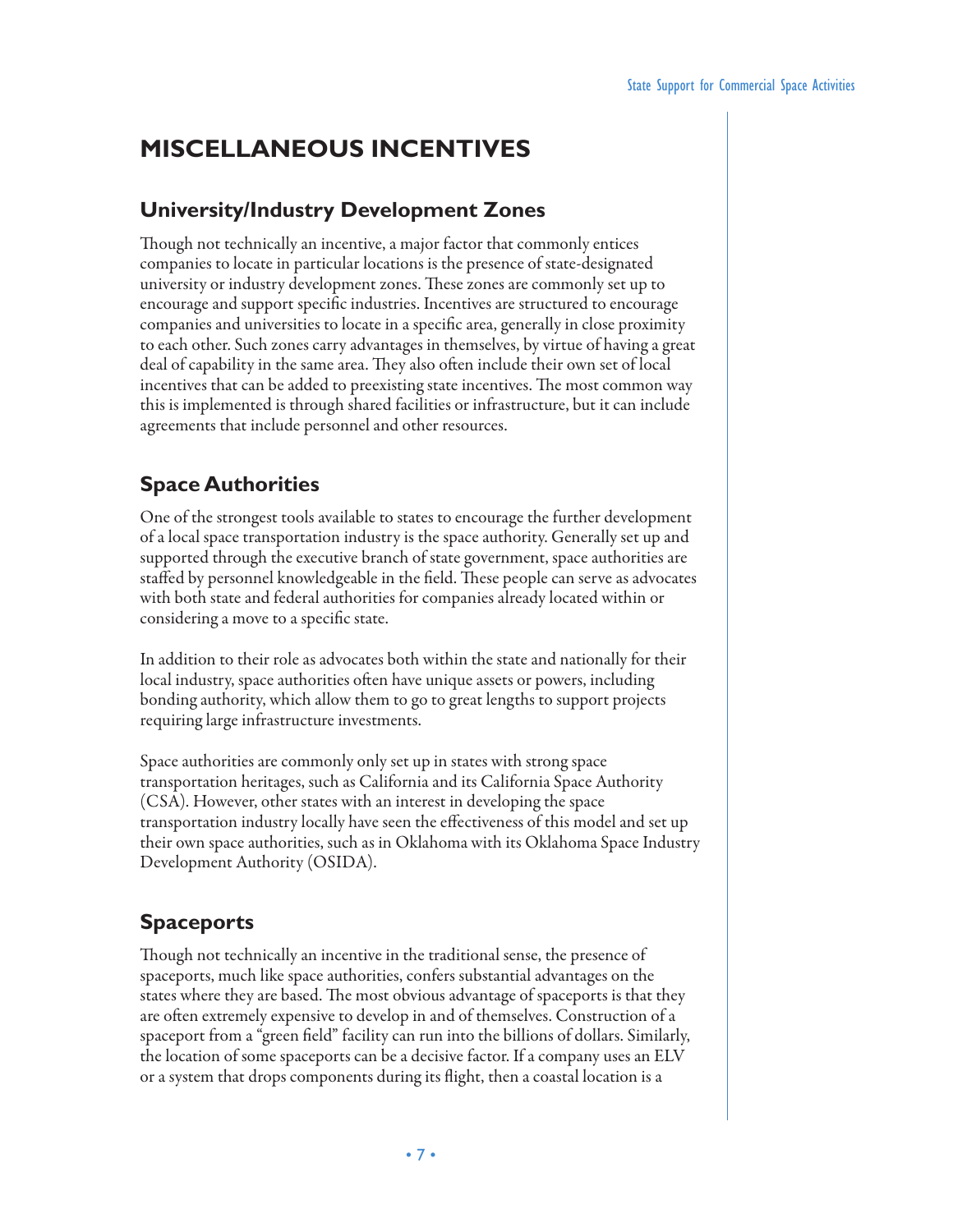hard requirement. Sometimes spaceports are tied to a state's space authority and sometimes they operate entirely separately. These sorts of associations vary from state to state. Generally speaking, however, the presence of spaceports can have a substantial impact on companies' decisions to locate.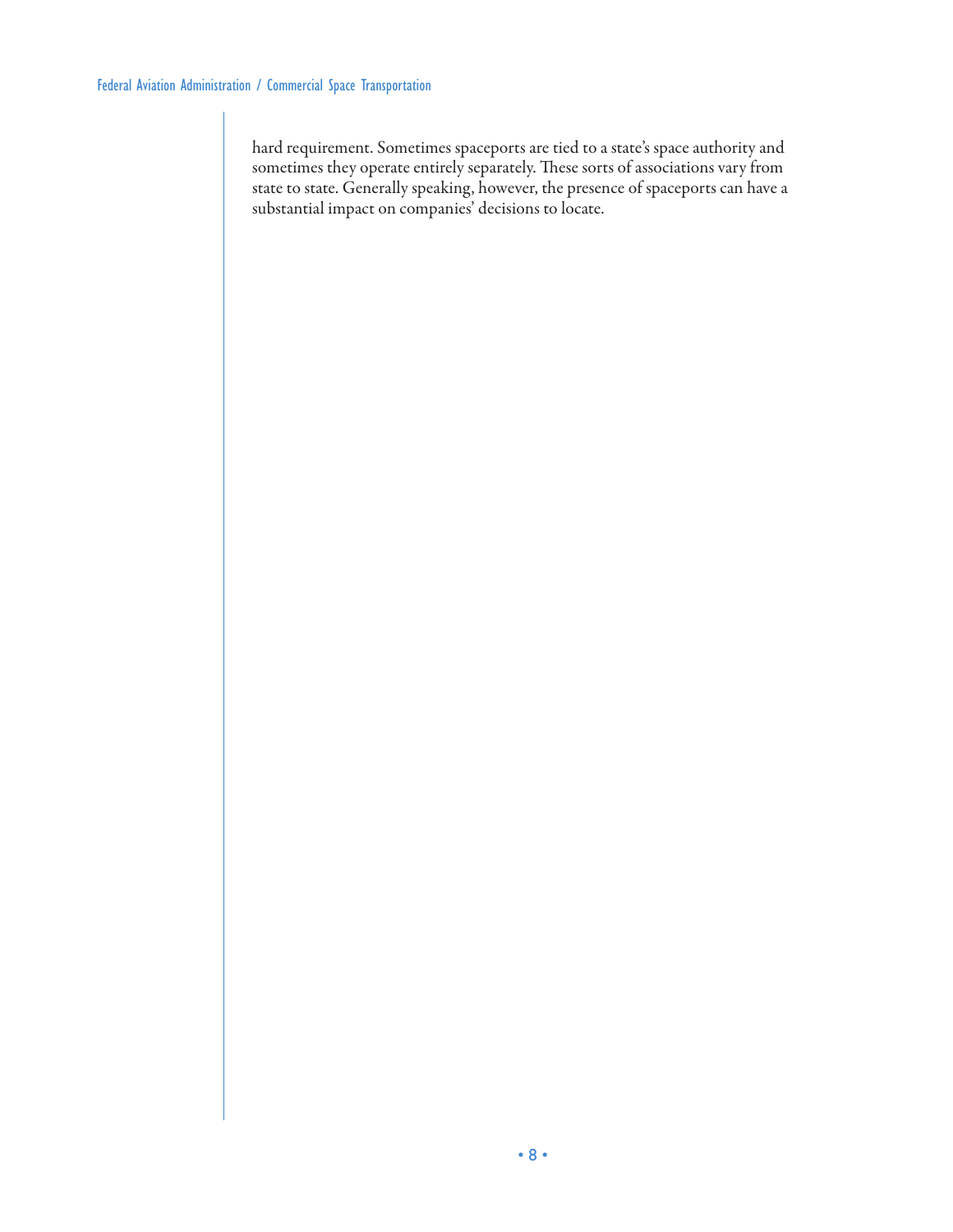# **State Incentive Details**

The following section provides details for the types of financial and related incentives provided to space transportation companies on a state-by-state basis. A listing of the states included in this study, as well as the main point of contact (if any) for that state, is provided in Table 3, while Table 4 summarizes the various incentives each state offers in several categories. The FAA selected the states for inclusion in this study based on the presence of an active space industry in the states or measures being taken by state government agencies to develop a space industry in their states. A few states not traditionally associated with aerospace, such as Maine and Montana, are included to demonstrate how more general incentives for high-technology or other companies can be used for space transportation and related ventures.

| <b>State</b>      | <b>State Incentive Point of Contact</b>                                             | <b>Contact Info</b>                                           |
|-------------------|-------------------------------------------------------------------------------------|---------------------------------------------------------------|
| Alabama           | Alabama Development Office                                                          | http://www.ado.state.al.us/                                   |
| Alaska            | Alaska Aerospace Development Corporation (AADC)                                     | http://www.akaerospace.com                                    |
| California        | California Space Authority                                                          | http://www.californiaspaceauthority.org                       |
| Colorado          | Metro Denver Economic Development Corporation                                       | http://metrodenver.org/                                       |
| <b>Florida</b>    | Space Florida                                                                       | http://www.spaceflorida.gov                                   |
| Hawaii            | Hawaii Dept. of Business Economic Development & Tourism                             | http://hawaii.gov/dbedt                                       |
| Maine             | Maine Dept. of Economic Development                                                 | http://maine.gov/portal/business/econ-bus-<br>incentives.html |
| Maryland          | Maryland Dept. of Business and Economic Development                                 | http://www.choosemaryland.org                                 |
| Montana           | Montana Dept. of Revenue                                                            | http://www.MT.gov                                             |
| <b>New Mexico</b> | New Mexico Dept. of Economic Development                                            | http://www.edd.state.nm.us                                    |
| Ohio              | Ohio Dept. of Development                                                           | http://www.development.ohio.gov/                              |
| <b>Oklahoma</b>   | Oklahoma Space Industry Development Authority (OSIDA)                               | http://www.okspaceport.ok.us                                  |
| Virginia          | Virginia Spaceflight Authority                                                      | http://www.marsspaceport.com                                  |
| Washington        | Washington State Department of Community, Trade, and<br><b>Economic Development</b> | http://www.choosewashington.com                               |
| Wisconsin         | Wisconsin Department of Commerce                                                    | http://commerce.wi.gov/BD/                                    |
| Wyoming           | Wyoming business Council                                                            | http://www.whywyoming.org                                     |

Table 3: States Included in This Study and Points of Contact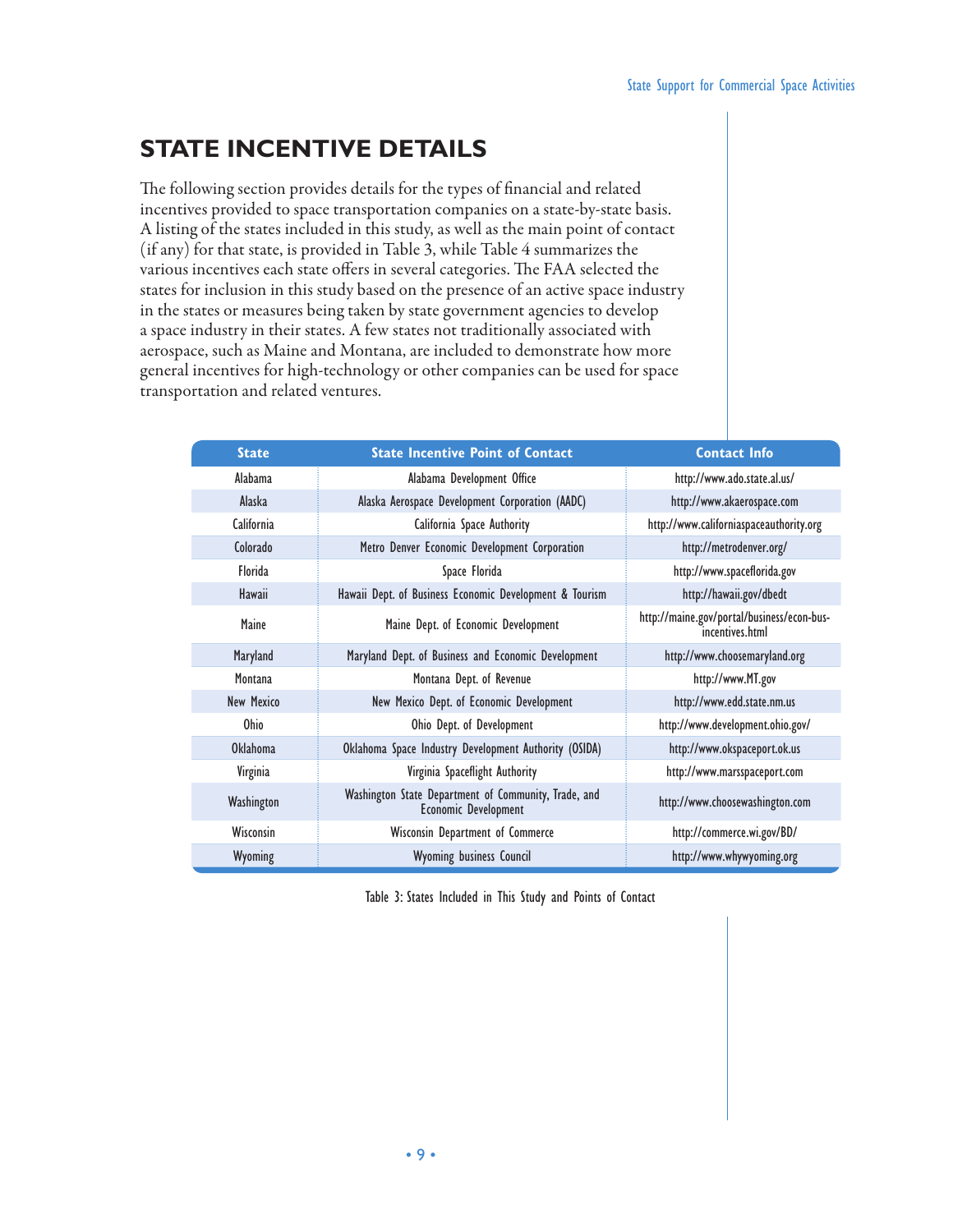#### Federal Aviation Administration / Commercial Space Transportation

| <b>State</b>      | <b>Costal State</b> | <b>Space</b><br><b>Authority</b> | Spaceport    | Legislative<br>Incentives | <b>Space Trans.</b><br><i>Applicable</i><br>Incentives |
|-------------------|---------------------|----------------------------------|--------------|---------------------------|--------------------------------------------------------|
| Alabama           |                     |                                  |              |                           | ✓                                                      |
| Alaska            | $\checkmark$        | $\checkmark$                     | $\checkmark$ |                           | $\checkmark$                                           |
| California        | $\checkmark$        | ✓                                | ✓            | Pending                   | ✓                                                      |
| Colorado          |                     |                                  |              |                           | $\checkmark$                                           |
| Florida           | $\checkmark$        | $\checkmark$                     | $\checkmark$ | $\checkmark$              | ✓                                                      |
| Hawaii            | $\checkmark$        |                                  |              |                           |                                                        |
| Maine             | $\checkmark$        |                                  |              |                           |                                                        |
| Maryland          | $\checkmark$        |                                  |              |                           | $\checkmark$                                           |
| Montana           |                     |                                  |              |                           |                                                        |
| <b>New Mexico</b> |                     | $\checkmark$                     | $\checkmark$ | Pending                   | $\checkmark$                                           |
| Ohio              |                     |                                  |              |                           | $\checkmark$                                           |
| <b>Oklahoma</b>   |                     | $\checkmark$                     | $\checkmark$ |                           |                                                        |
| Virginia          | $\checkmark$        | $\checkmark$                     | ✓            | $\checkmark$              | ✓                                                      |
| Washington        | $\checkmark$        |                                  |              |                           | $\checkmark$                                           |
| Wisconsin         |                     |                                  |              |                           |                                                        |
| Wyoming           |                     |                                  |              |                           |                                                        |

Table 4: Summary of State Space Incentives

# **Alabama**

Alabama has long been one of the nation's leaders in manufacturing space transportation technology. With Huntsville's NASA Marshall Space Flight Center, Decatur's manufacturing facility for United Launch Alliance's Delta IV, and the state's legacy of human spaceflight, it's little surprise that Alabama has significant interest in space transportation.

# **Basic Demographic Data**

State Population: 4.6M Aerospace Industry Presence: 300+ companies, ~139,000 workers Responsible Entities: Alabama Development Office

# **Incentives**

# *Standard Incentives*

Alabama has a wide range of incentives it offers businesses that locate within the state. These can be found at both the state and local levels. They include:

- Income tax exemptions
- Property tax exemptions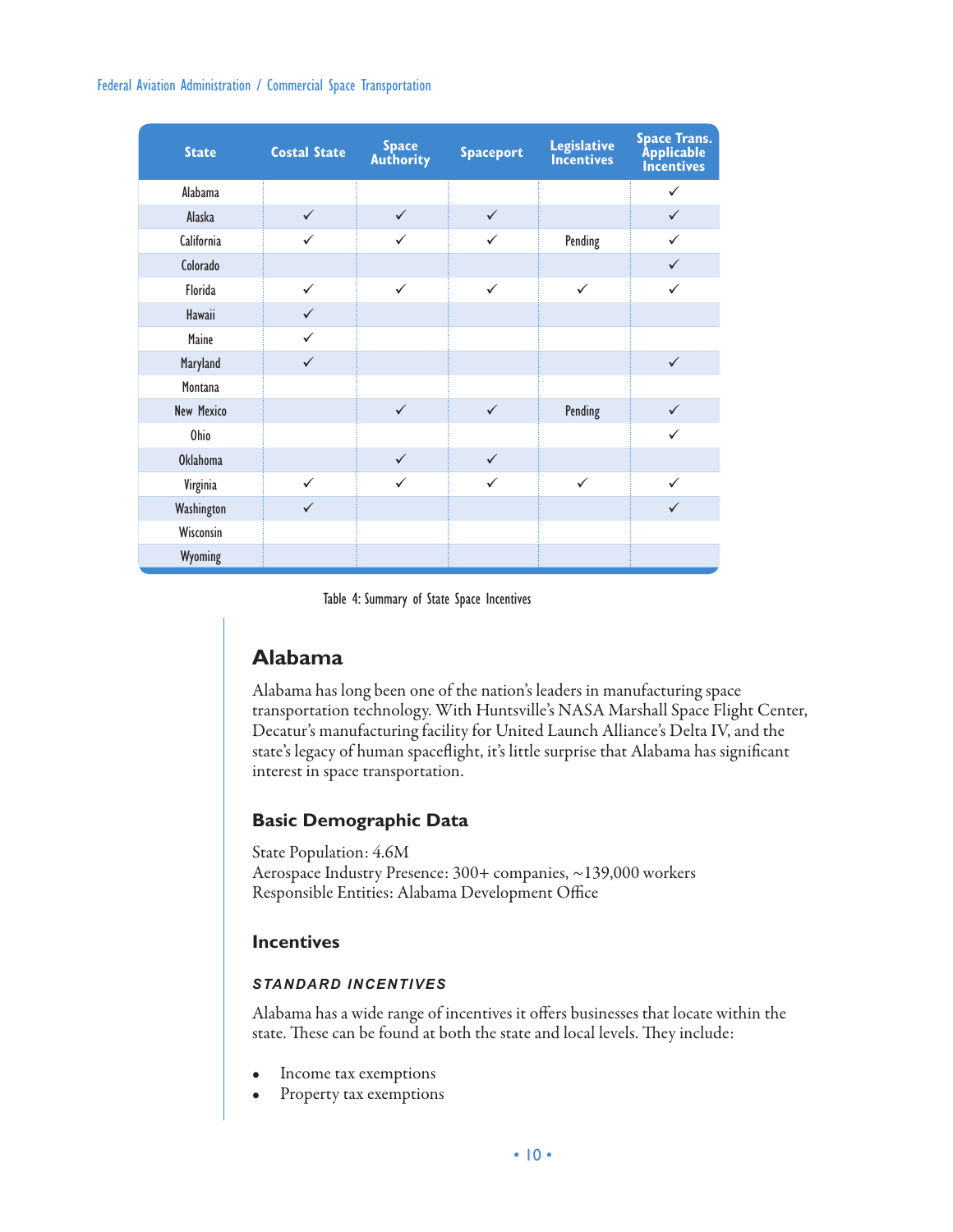- Sales and use tax exemptions
- Business privilege tax exemptions

These incentives can be combined with other local exemptions or incentives to create very large benefits if the company in question is bringing a sufficiently large economic impact to the area. These incentives taken collectively equate to one of the most competitive incentive systems in the US.

# **Recent Examples**

Perhaps the largest recent example of state incentives effectively encouraging a space transportation company to locate within a state, the total incentive package that Boeing received for the Delta IV manufacturing facility from the state government, including both statewide and local incentives, is estimated to have totaled some \$150 million.

# **For More Information Contact:**

Alabama Development Office http://www.ado.state.al.us/

# **Alaska**

Large in land area and small in population, Alaska has taken advantage of its unique location and makeup to host one of the handful of licensed, operational commercial spaceports in the country. The spaceport is the primary asset that attracts aerospace companies to Alaska to do business. Launches from the Kodiak Launch Complex (Alaska's spaceport) have been occurring since 1998.

# **Basic Demographic Data**

State Population: 670K Aerospace Industry Presence: ~45 companies State Owned Infrastructure: Kodiak Launch Complex Responsible Entities: Alaska Aerospace Development Corporation

#### **Incentives**

#### *Standard Incentives*

Most of Alaska's traditional incentives are focused on encouraging and enabling small businesses. These include Small Business Innovation Research/Small Business Technology Transfer support, small grants and loans, and equity financing for small companies.

#### *Space Transportation Incentives*

N/A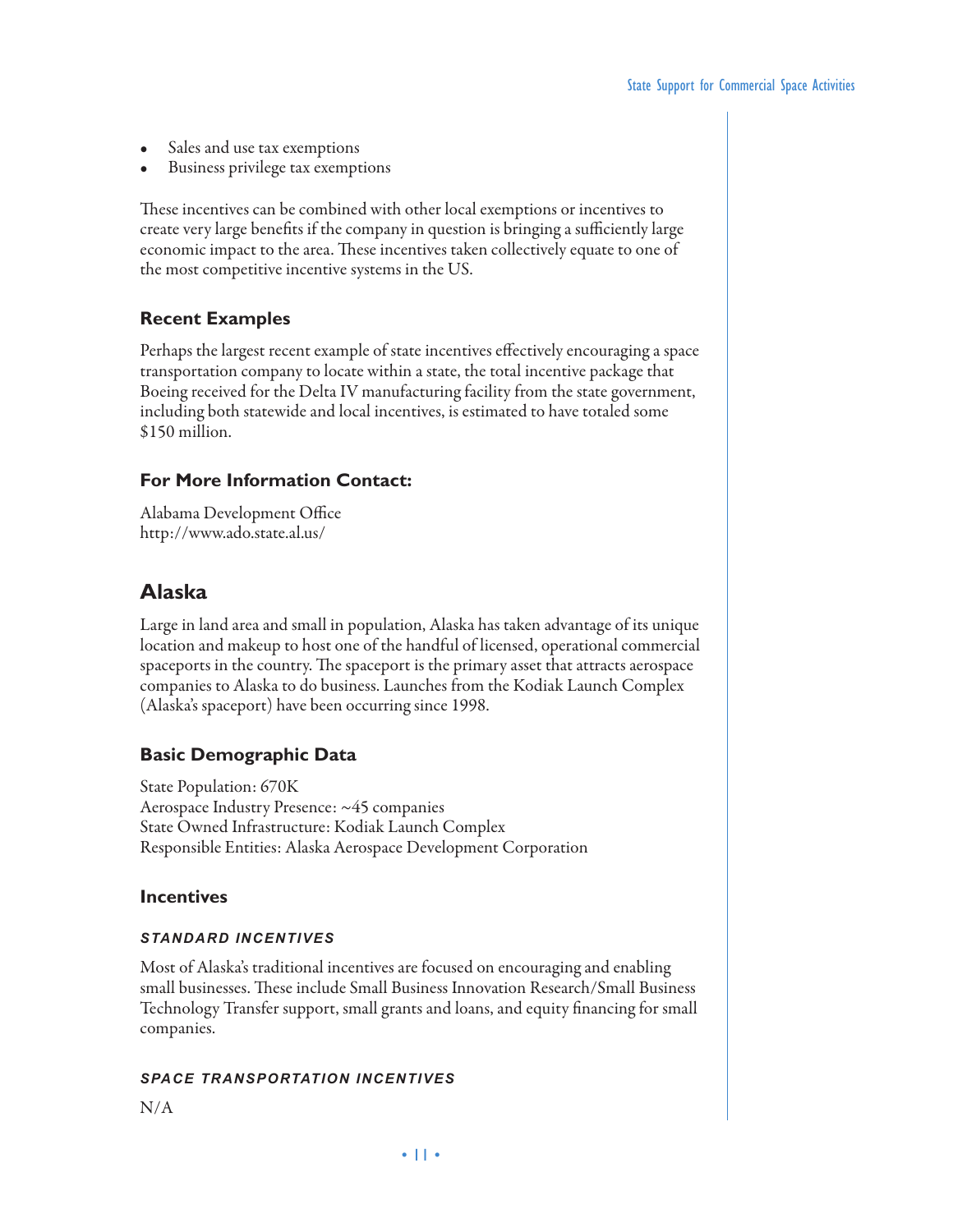# **State Agency or Nonprofit Support**

The Alaska Aerospace Development Corporation (AADC) was chartered by the State of Alaska in 1991 and is responsible for operating the Kodiak Launch Center as well as encouraging companies to do business in Alaska.

# **For More Information Contact:**

Alaska Aerospace Development Corporation (AADC) http://www.akaerospace.com

# **California**

As the most populous state and the one with the largest economy, examining the incentives that the State of California offers is a very large task. As elsewhere, state incentives can be mixed and matched with local incentives to create an extremely advantageous total incentive package. Also, given the size of California, there are a number of agencies playing different but relevant parts in coordinating industry incentives. In brief, the two primary agencies with responsibility for supporting the space transportation industry are the California Space Authority (CSA) and the Business Transportation and Housing Agency (BTH), These agencies in turn work closely with other state agencies to develop incentive packages for specific industries, companies, and localities. In addition, when the role of spaceports is also considered, such as the Mojave Air and Space Port, responsibilities become even more complex.

It is also important to note that the California legislature has just appropriated \$500,000 for infrastructure development and other work to support the space transportation industry in California.

# **Basic Demographic Data**

State Population: 36.5M

Aerospace Industry Presence: 1.2 million workers

State Owned Infrastructure: Vandenberg AFB (Federal), Mojave Air and Space Port Responsible Entities: California Space Authority, Business Transportation and Housing Agency (BTU), California Mojave Air and Space Port

# **Incentives**

# *Standard Incentives*

- Income tax exemptions & credits
- Development zones
- Enterprise zones
- Property tax exemptions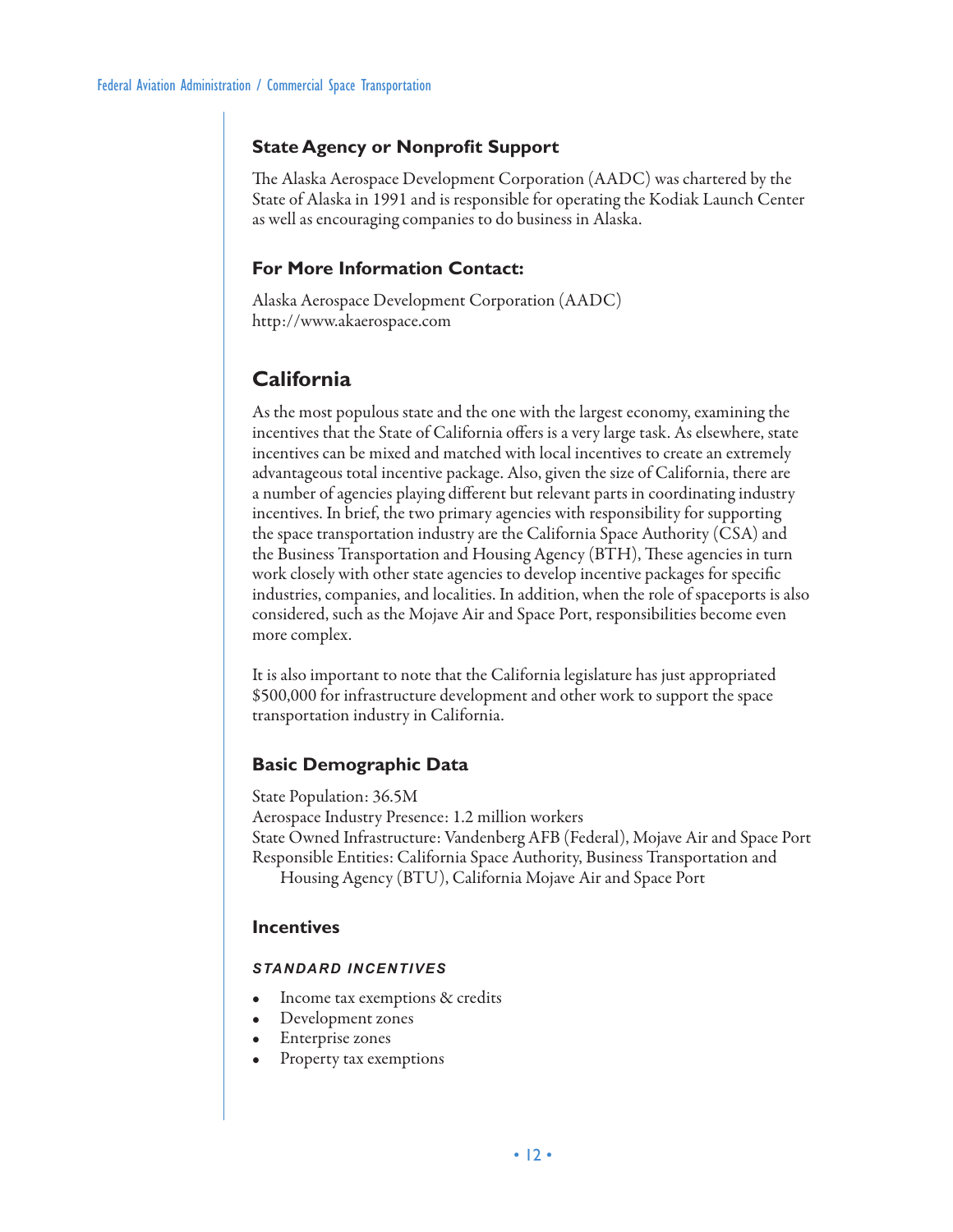# *Authority Related Incentives*

The California Space Authority has bonding authority for major infrastructure projects that support the space transportation industry. It also has personnel who can work as advocates for the industry at both the state and local level, promote the industry, and support the development of the industry and spaceports within the state.

# **For More Information Contact:**

California Space Authority http://www.Californiaspaceauthority.org

California Business Transportation and Housing Agency (BTU) http://www.bth.ca.gov/

Mojave Air and Spaceport http://www.mojaveairport.com/

# **Colorado**

# **Basic Demographic Data**

State Population: 4.7M Aerospace Industry Presence: 25K jobs, 100+ companies State Owned Infrastructure: N/A Responsible Entities: Colorado Department of Economic Development, Metro Denver Economic Development Corporation

# **Incentives**

# *Standard Incentives*

Though not specifically aimed at the aerospace industry, Colorado does offer a very substantial mix of incentives for new and existing businesses including:

- • Training assistance
- Project assistance
- Sales tax refunds and waivers
- Tax credits
- State-backed venture capital

# **For More Information Contact:**

Colorado Department of Economic Development http://www.colorado.gov

Metro Denver Economic Development Corporation http://metrodenver.org/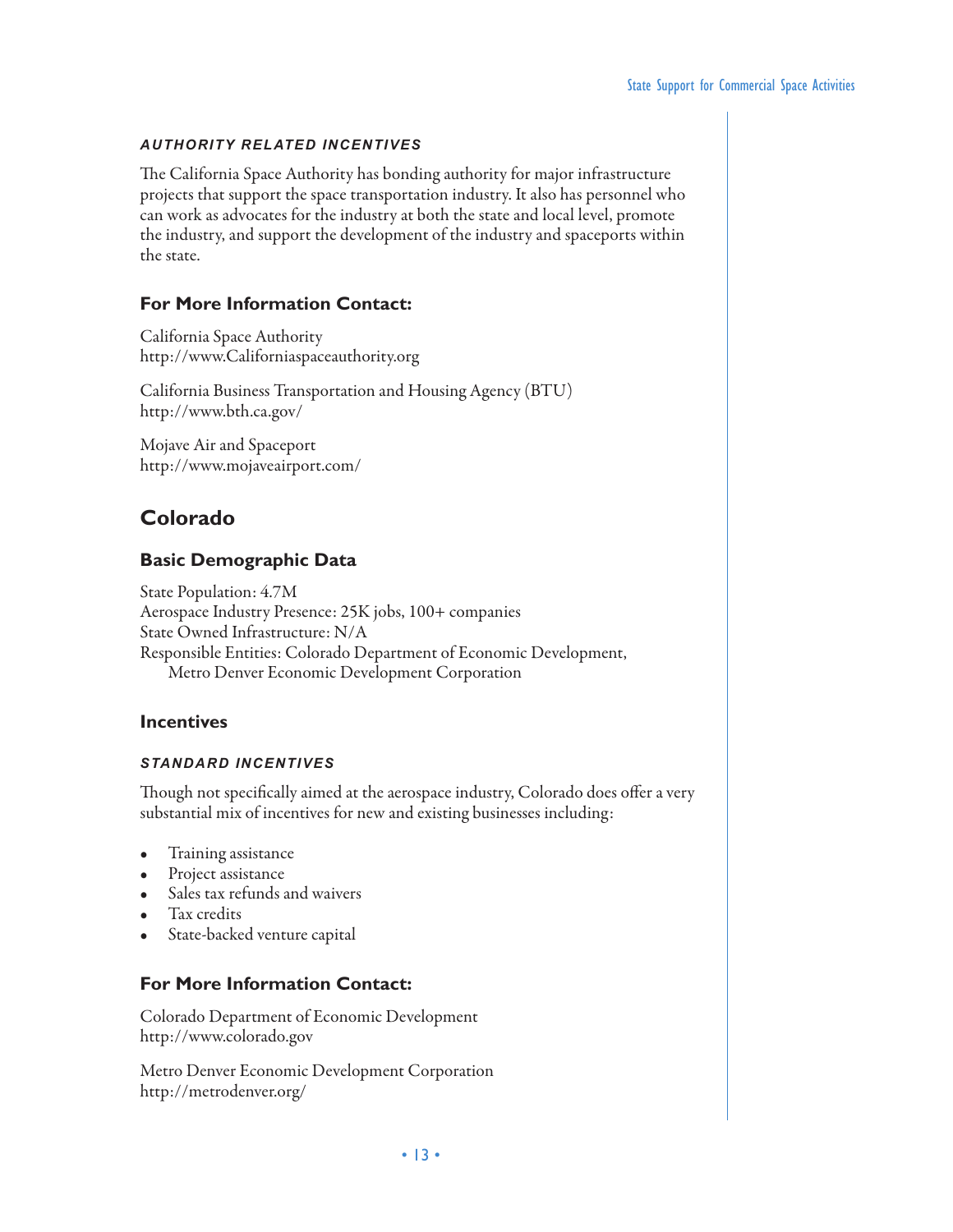# **Florida**

Florida enjoys some of the most developed space transportation infrastructure in the nation. With one of the nation's oldest and best known spaceports, Florida is at a substantial advantage due to its location. It has further increased the size of the industry through a series of very aggressive incentives.

# **Basic Demographic Data**

Aerospace Industry Size: 1,800 aviation and aerospace companies totaling some 83,000 workers

State Population: 18.3 million

State Owned Space Transportation Infrastructure:

SLC-46, CCAFS, Right of Entry and Site Operator's License (pending)

- Mobile Access Structure at SLC-46, owner
- SLC-36, Site Operator's License (pending)
- Cecil Field Spaceport, Site Operator's License (pending)
- Space Life Science Lab, owner
- • RLV Hangar near Shuttle Landing Facility, owner
- Exploration Park, space-based research park, in early stages of development

Responsible Entities: Space Florida

#### **Incentives**

#### *Standard Incentives*

Florida provides significant tax incentives to companies that commit to creating and maintaining quality jobs that pay at least 115% of the average annual wage for the state. The Qualified Defense Contractor Tax Refund (QDC) provides tax refunds of up to \$5,000 per job created; companies paying 200% of the average state wage receive the \$5,000 benefit; while those paying between 115 and 200% receive smaller tax refunds on a sliding scale, with the minimum being \$3,000. Spaceflight companies are now clearly defined by Florida Statute as eligible for these tax refunds (see below).

Florida offers a Targeted Industry Tax Refund of up to \$5,000 per new job created, or \$7,500 in an Enterprise Zone. The Florida Enterprise Zone Program provides sales or corporate income tax credits to businesses located within or hiring from enterprise zones.

The State of Florida's Quick Action Closing Fund provides cash grants to companies that agree to create a significant amount of high-value jobs in targeted industries; space qualifies as a subset of the overall aerospace sector. The Economic Development Transportation Fund (i.e., the "Road Fund") provides discretionary grants for development of transportation infrastructure for high-impact projects. Both of these programs are funded through annual appropriations, with funding awards made through a competitive application process. Formal application is made through Enterprise Florida Inc., the state's privatized economic development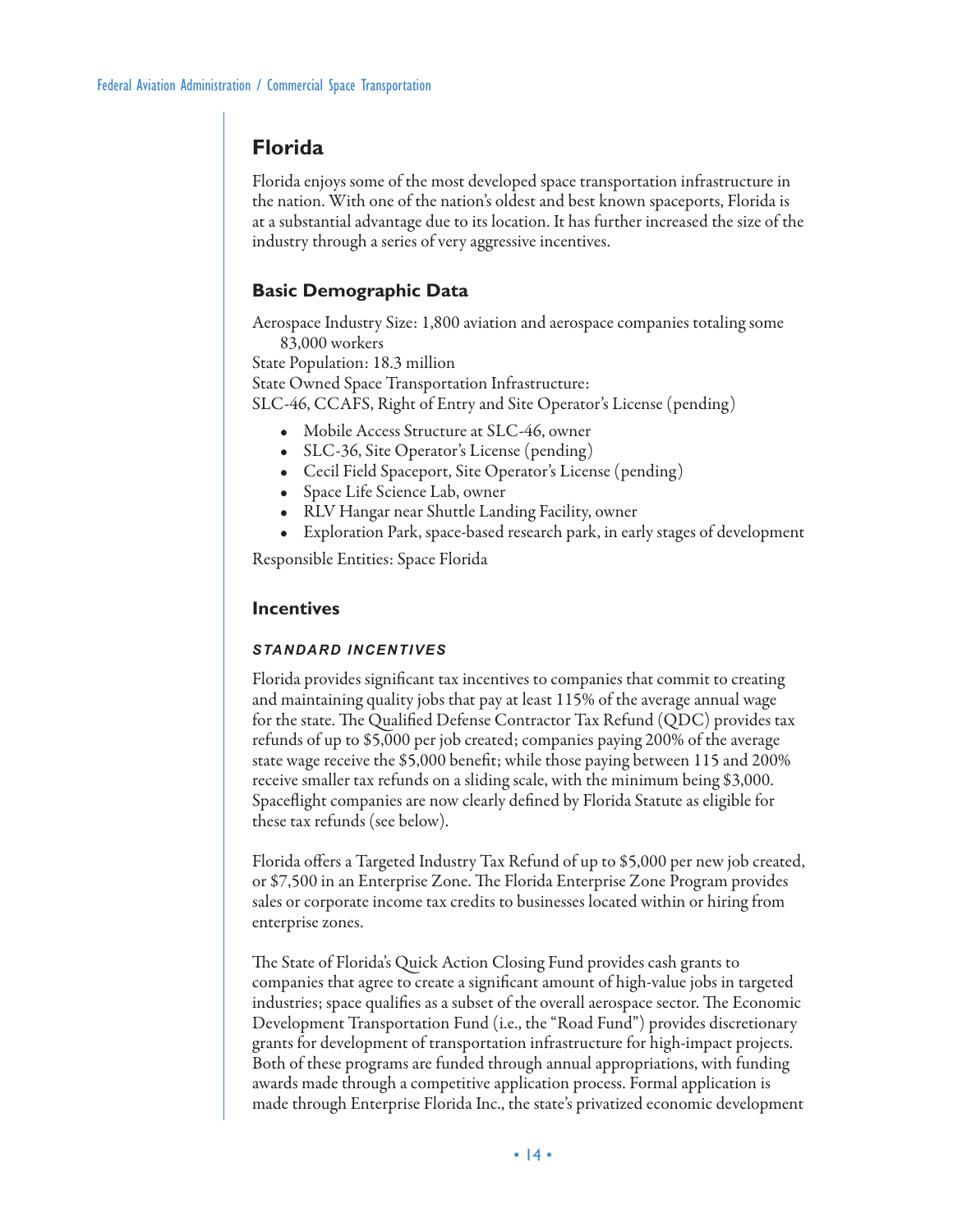partnership, with final approval and funding disbursement through the Office of Trade, Tourism and Economic Development.

Training funds are provided through Workforce Florida; additionally, Workforce Development Boards in individual counties have funding available for new and expanding companies. Assistance is typically in the range of several hundred dollars for each new job created.

A capital investment tax credit provides for up to 20 years of corporate income tax credits equal to 5% of capital costs for new or expanded space industry facilities, based on minimum investment of \$25 million and 100 jobs.

#### *Space Transportation Incentives*

Spaceflight Contractor's Tax Refunds Act of 2008: This economic development and space bill expands the existing Qualified Defense Contractor (QDC) tax refund program to include spaceflight businesses. The refunds are based on the number of workers employed and the amount paid.

Florida offers an exemption from its 6% sales tax on real estate rents for "Space flight businesses" – operations that include manufacturing, processing, assembly of a space facility, space propulsion system, space vehicle, satellite or station of any kind possessing capacity of space flight. Also included are launch facilities, flight operations, ground control, ground support, and all administrative activities related to space flight.

There is an exemption of 25% of the sales tax on machinery and equipment for space technology products and research. Additionally, there is a 100% tax exemption for rockets, satellites, payloads, space-related components, and rocket and satellite fuel. Electricity used in aerospace manufacturing is also exempt from sales tax.

Florida offers High Impact Industry Grants of \$1-12 million for new or expanding space-related manufacturers or R&D companies, based on new jobs and investment.

#### *Authority Related Incentives*

Space Florida has the power to issue revenue bonds, assessment bonds, or any other bonds or obligations authorized by the provisions of the Space Florida Act.

Also in 2008, the Florida Legislature made a specific appropriation to Space Florida in the amount of \$14.5 million for launch complex infrastructure build-up.

# *Regulatory Incentives*

Spaceflight Informed Consent Act of 2008: Very similar to legislation passed in Virginia during the same year, this bill provides that a spaceflight entity is not liable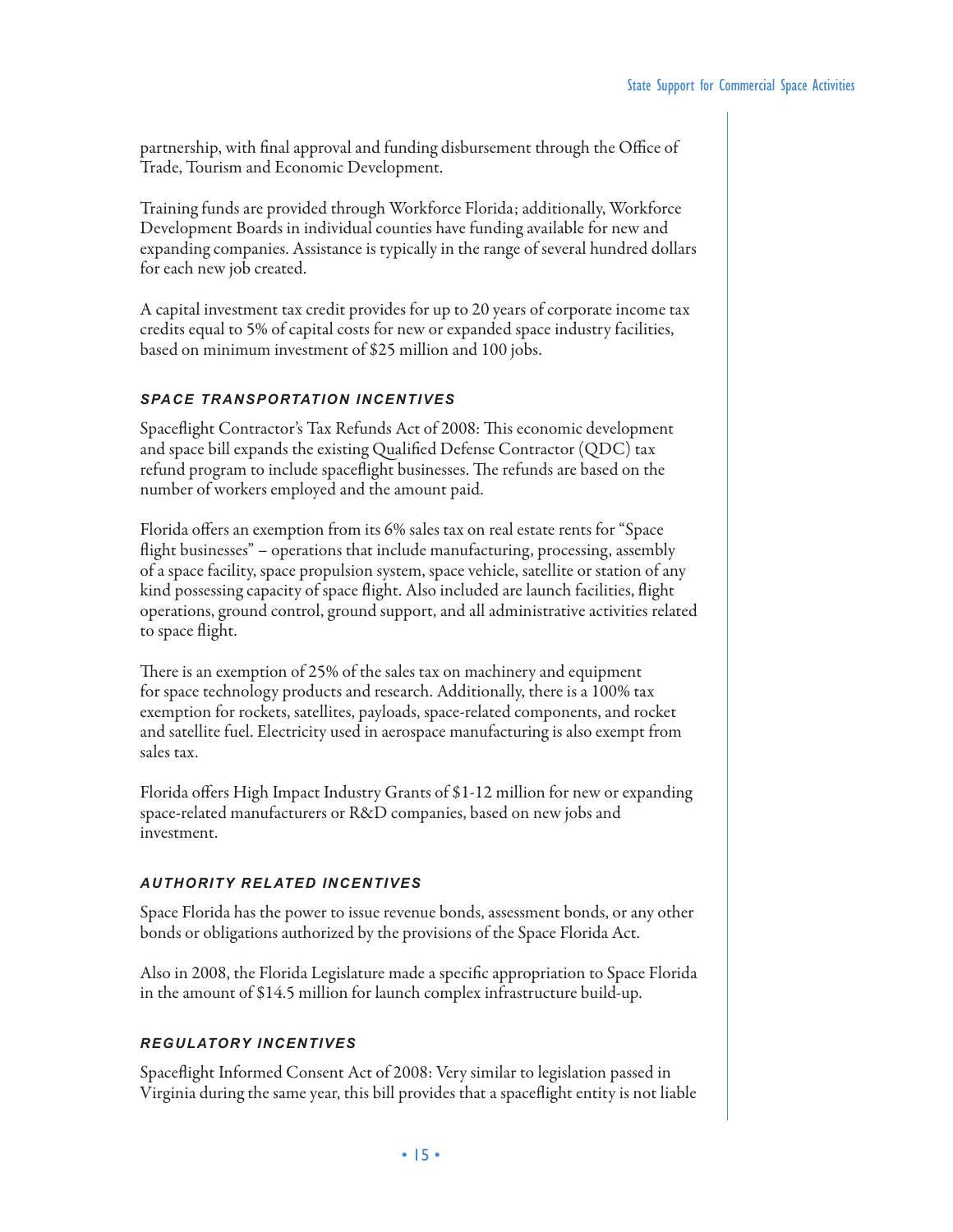for injury to or death of a spaceflight participant resulting from the inherent risks of spaceflight launch activities, so long as the federal warning is given to and signed by the participant. The immunity provided by this bill doesn't apply if the spaceflight entity:

- Commits gross negligence or willful or wanton disregard for the safety of the participant;
- Has actual knowledge or reasonably should have known of a dangerous condition; or
- Intentionally injures the participant.

The primary difference between this bill and the Virginia legislation is that this legislation has no sunset provision as opposed to Virginia's 5-year sunset provision.

Zero G Zero Tax Act: Also modeled after legislation recently passed in Virginia, this legislation provides for an exemption from state income tax on gross revenues generated from launching spacecraft or preparing or manufacturing them for launch.

# **Recent Examples**

Brevard County provided a \$24.8-million (over 10 years) county-level tax abatement for Lockheed Martin to support their expanded Atlas V program. This was a substantial factor in the company's decision to locate within the State of Florida.

# **For More Information Contact:**

Space Florida http://www.spaceflorida.gov

# **Hawaii**

Given its unique geography, the opportunity for the expansion of the space transportation industry in Hawaii is obvious. The aspects of the aerospace industry that are most visible in Hawaii are astronomy and technology development. Although there are limited incentives focused specifically on space transportation, incentives aimed at high technology business generally are some of the most competitive in the nation.

# **Basic Demographic Data**

State Population: 1.3M Aerospace Industry Presence: ~30 companies Responsible Entities: Hawaii Dept. of Business, Economic Development, & Tourism, Enterprise Honolulu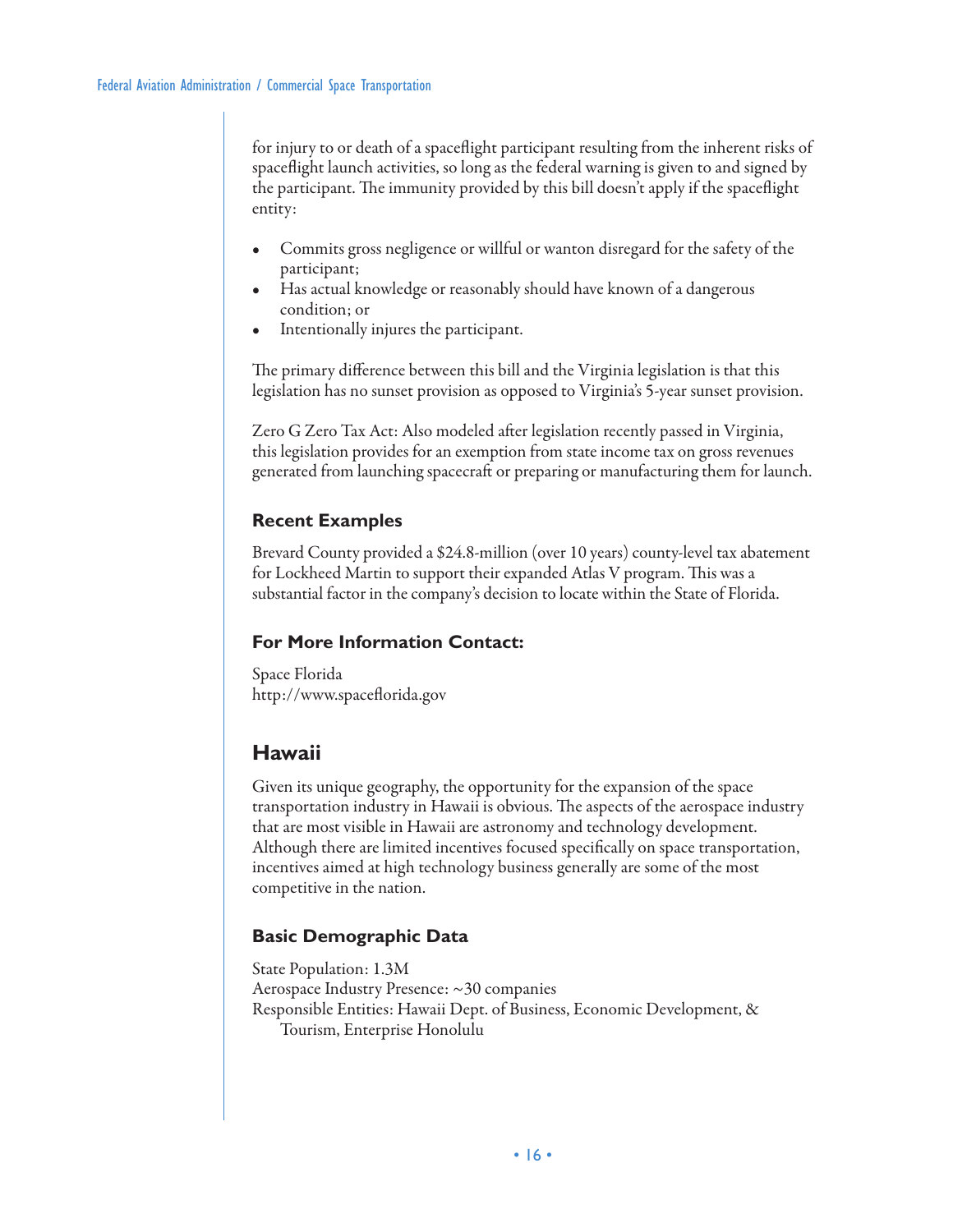# **Incentives**

#### *Standard Incentives*

Hawaii offers a range of very strong tax incentives to encourage the development of high-tech industry generally. Perhaps the strongest of these is its investment tax credit, which grants a 100% return on cash investments over a front-loaded five year period.

In addition, the state offers several core incentives to induce companies to set up shop including:

- No general excise tax for locally manufactured goods including computer software produced for export
- No personal property taxes
- No state tax for companies manufacturing capital goods for export
- No state taxes on furniture, equipment, inventory, or machinery
- No stock transfer tax
- No unincorporated business tax

# **For More Information Contact:**

Hawaii Department of Business, Economic Development, & Tourism http://hawaii.gov/dbedt

Enterprise Honolulu http://www.enterprisehonolulu.com

# **Maine**

Being one of the most rural states in the nation, Maine features a number of incentives that are not aimed at the space transportation industry specifically, but more generally at the high-tech manufacturing sector. In addition, the state offers an extensive range of grants and other direct funding mechanisms aimed at supporting new and emerging small businesses.

# **Basic Demographic Data**

State Population: 1.3M Aerospace Industry Presence: ~50 companies Responsible Entities: Maine Department of Economic Development

# **Incentives**

# *Standard Incentives*

Maine has a range of incentives aimed at supporting businesses classified as high technology businesses. The result of these incentives is that businesses can effectively pay no property tax on machinery and other equipment and have up to 75% of their state income taxes reimbursed.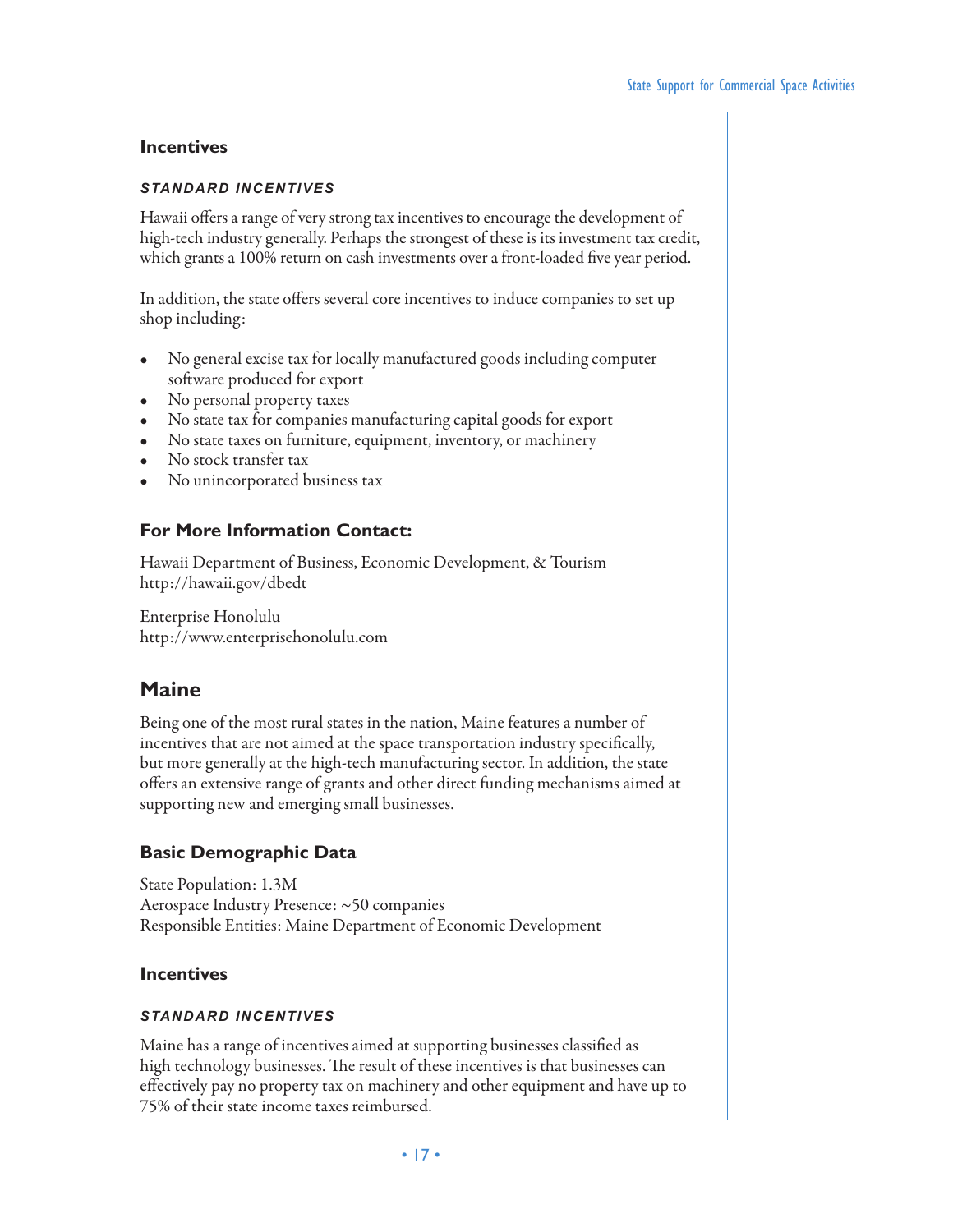Additionally, Maine offers a range of tax credits to encourage new businesses in general. These include:

- Business equipment property tax reimbursement
- Employment tax increment financing
- Tax increment financing
- Technology tax credit
- Research expense tax credit
- Super R&D tax credit
- Jobs and investment tax credit
- Custom sales tax exemptions (includes high technology)

#### *State Agencies or Not for Profits*

In addition to traditional tax incentives, Maine also offers substantial incentives to high technology companies via the Maine Technology Institute (MTI), a statefunded nonprofit that supports technology development and commercialization efforts through matching grants and low interest loans.

# **For More Information Contact:**

Maine Department of Economic Development http://maine.gov/portal/business/econ-bus-incentives.html

# **Maryland**

Maryland enjoys a substantial space transportation presence, including NASA's Goddard Space Flight Center, the Johns Hopkins University Applied Physics Lab, and several major space transportation companies. Given this range of companies, most of Maryland's incentives are aimed at aerospace companies generally rather than focused on space transportation companies. It is also important to note that much of Maryland's interest regarding space transportation companies relates to activity in Virginia at MARS. Given the proximity of the two states, much of Maryland's activity relates to encouraging companies intent on operating out of MARS to locate within the state of Maryland.

# **Basic Demographic Data**

State Population: 5.6M Aerospace Industry Presence: 300+ companies Responsible Entities: Maryland Department of business and Economic Development

#### **Incentives**

#### *Standard Incentives*

Maryland offers a number of tax breaks to high technology companies including: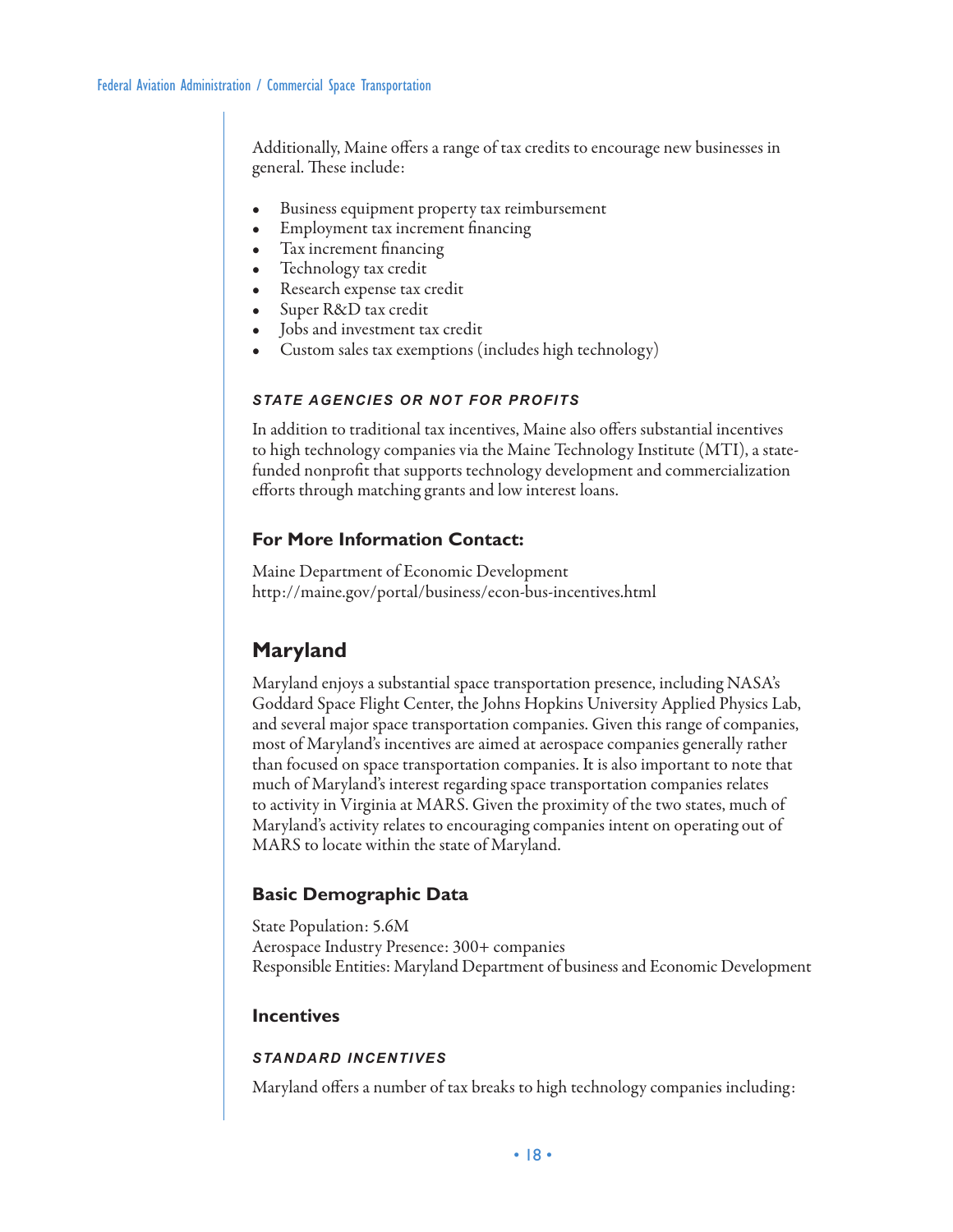#### State Support for Commercial Space Activities

- No gross receipts tax for manufacturers
- No sales tax on capital manufacturing machinery and equipment
- No sales tax on tangible personal property consumed in manufacturing
- No sales tax on equipment or materials used or consumed in R&D
- No sales tax on gas, electricity, steam, oil, or coal consumed directly or predominantly in a production activity
- No state business personal property tax
- No corporate franchise tax
- No income tax on foreign dividends (if corporation owns 50 percent or more of subsidiary)

The Maryland Technology Development Corporation provides assistance with technology transfer, commercialization, and technology development grants (in the form of state matching funds).

# **For More Information Contact:**

Maryland Department of business and Economic Development http://www.choosemaryland.org

# **Montana**

Though not generally thought of as a "space state," Montana has a surprisingly active industry involved in a range of private and federal projects.

# **Basic Demographic Data**

State Population: 950K Aerospace Industry Presence: ~60 companies Responsible Entities: Montana Department of Revenue

# **Incentives**

#### *Standard Incentives*

Montana offers several traditional tax credits to businesses within the state. These include:

- Investment tax credit
- New/expanded industry tax credit
- **Research and development tax credit**

# **For More Information Contact:**

Montana Department of Revenue http://www.MT.gov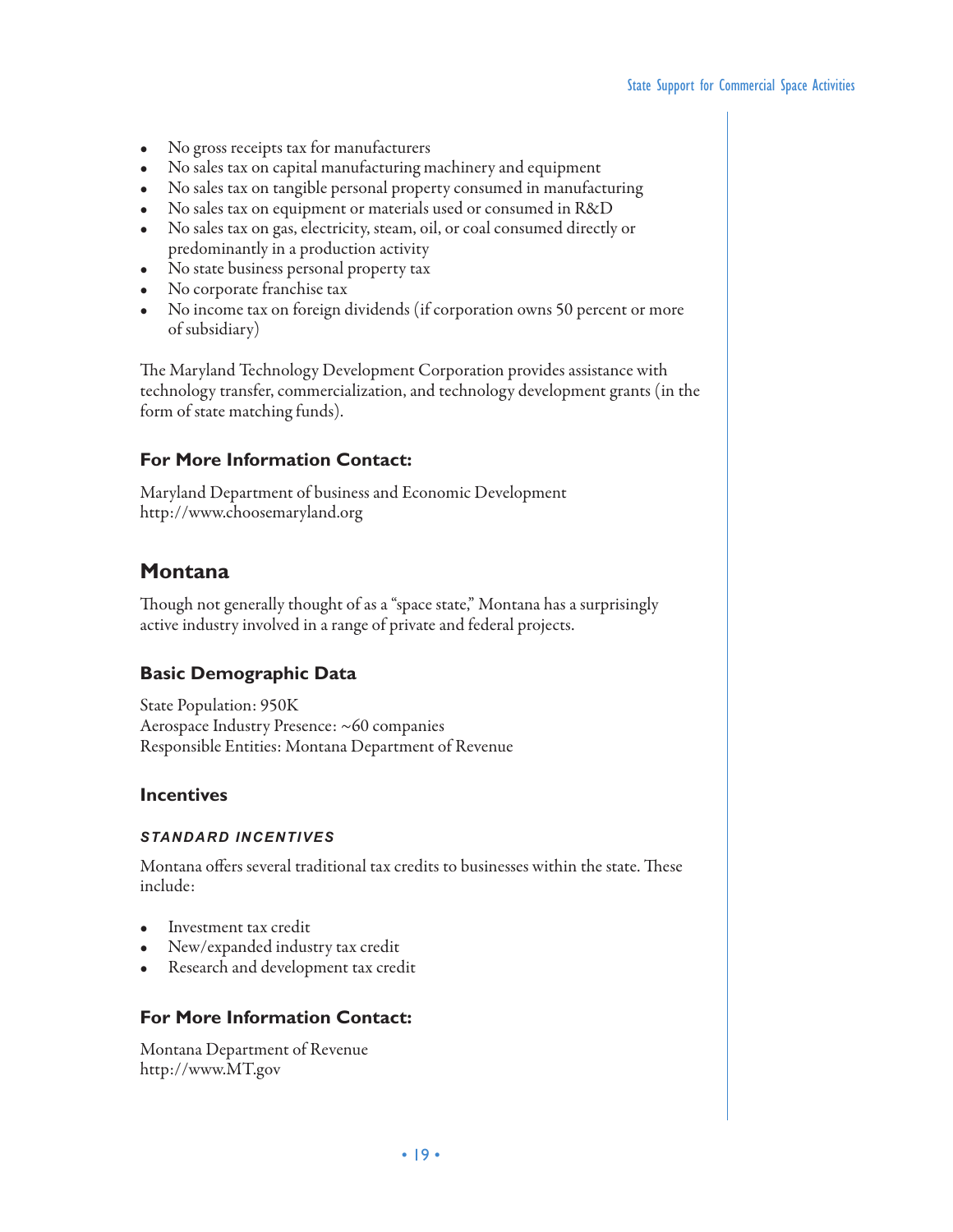# **New Mexico**

With its long-standing history of aerospace technology development, as well as the presence of White Sands Missile Range, New Mexico has a number of obvious location-related assets that make it an ideal location for space transportation companies. In addition, New Mexico also features an emerging spaceport, Spaceport America, which offers its own advantages. These two factors have been successful in luring operators to the state in recent years.

# **Basic Demographic Data**

State Population: 2M Aerospace Industry Presence: ~50 companies State Owned Infrastructure: Spaceport America Responsible Entities: New Mexico Economic Development Department, Spaceport America

# **Incentives**

#### *Standard Incentives*

New Mexico offers a wide range of tax advantages to any business locating in the state including:

- High wage jobs tax credit
- Manufacturer's investment tax credit
- New markets tax credit
- Rural jobs tax credit
- Technology jobs tax credit
- Angel investment tax credit

#### *State Agencies or Nonprofits*

New Mexico Economic Development Department, Spaceport America

#### *Space Transportation Incentives*

New Mexico defines a number of aerospace-unique activities as tax deductible. These include:

- Space related R&D
- Launching spacecraft
- Operating spacecraft
- Recovering spacecraft or payloads
- Preparing a spacecraft or payload for launch from Spaceport America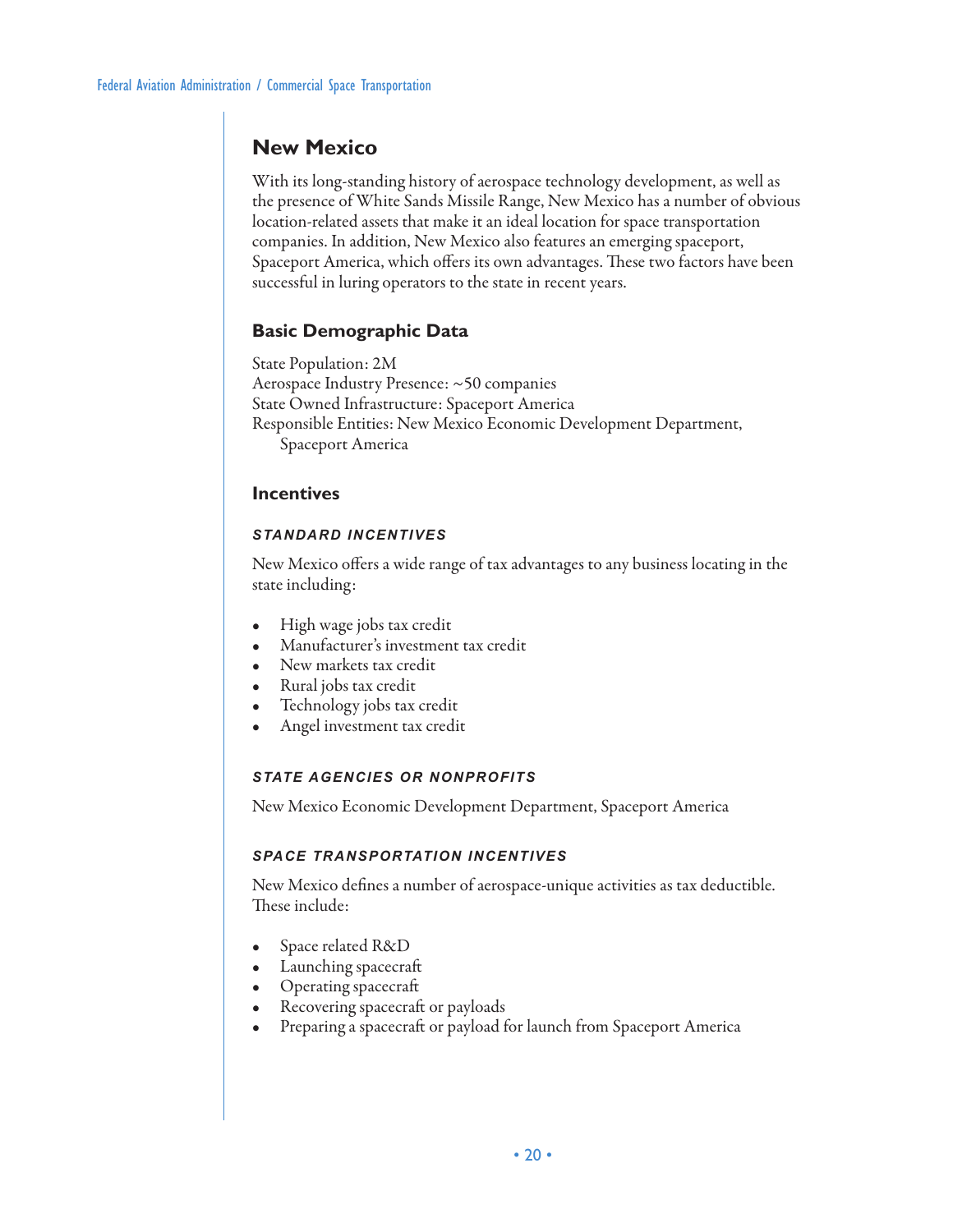# **Recent Examples**

The investment that New Mexico has made in Spaceport America has been very effective. It was sufficient to lure Virgin Galactic, the Rocket Racing League, UP Aerospace, and Starchaser Industries to the state to set up operations. This is a major accomplishment for a state that has only recently put such strong support behind the space transportation industry. The last day of 2008 also marked a major milestone for the state of New Mexico when Virgin Galactic signed a 20 year lease to use the facility for their space tourism business.

# **For More Information Contact:**

New Mexico Department of Economic Development http://www.edd.state.nm.us

Spaceport America http://www.spaceportamerica.com

# **Ohio**

Ohio has a number of unique advantages to draw on to encourage space transportation companies to locate within its borders, the two biggest of which are NASA's Glenn Research Center and the Air Force Research Lab (AFRL). Combined with attractive incentive packages, Ohio has a great deal to offer space transportation companies.

# **Basic Demographic Data**

State Population: 11.5M Aerospace Industry Presence: 66,000 aerospace jobs, 600+ individual companies Responsible Entities: Ohio Department of Development, Ohio Aerospace Institute (OAI)

# **Incentives**

# *Standard Incentives*

Ohio's offerings for business incentives include:

- Job creation tax credit
- Job retention tax credit
- Research and development tax credit
- Training tax credit
- Manufacturing tax credit
- Technology investment tax credit

In addition, Ohio also offers tax exemptions including:

Manufacturing equipment and machinery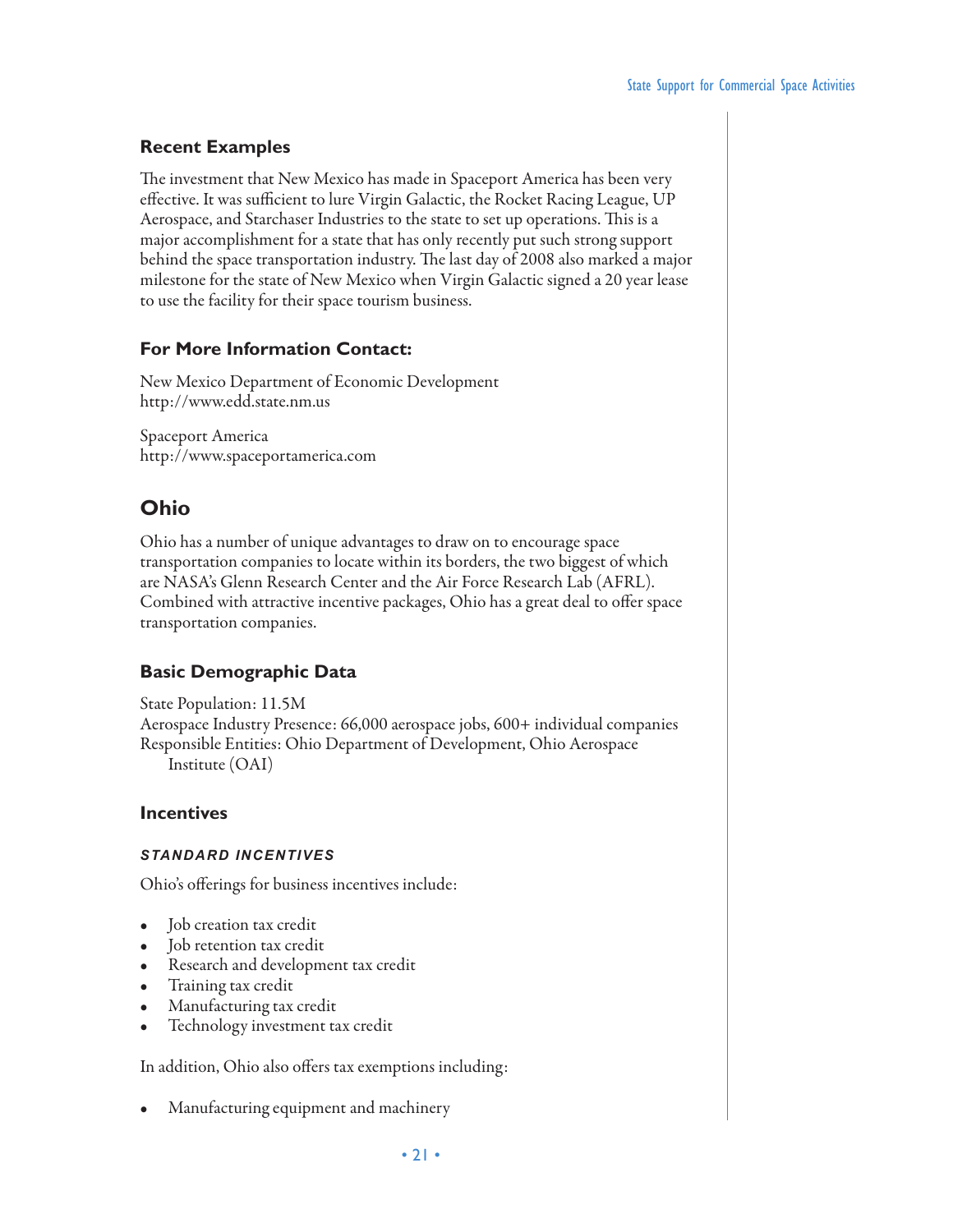- Research and development
- Warehouse machinery and equipment

#### *For More Information Contact:*

Ohio Department of Development http://ohiomeansbusiness.com

Ohio Aerospace Institute (OAI) http://www.oai.org/

# **Oklahoma**

While it may seem an unlikely favorite among those not familiar with the space transportation industry, Oklahoma has made a substantial name for itself with the creation of the Oklahoma Space Industry Development Authority, the announcement that the former Air Force base in Burns Flat, Oklahoma, would be converted into a spaceport, and that the state would be introducing incentives to encourage space transportation companies to set up business within the state.

# **Basic Demographic Data**

State Population: 3.6M

Aerospace Industry Presence: 300+ companies, 143,000 workers State Owned Infrastructure: Burns Flat Spaceport Responsible Entities: Oklahoma Department of Commerce, Oklahoma Space Industry Development Authority (OSIDA)

# **Incentives**

#### *Standard Incentives*

Oklahoma offers a substantial number of incentives including:

- Five-year *ad valorem* tax exemption
- No-cost or low-cost customized employee training
- Sales tax exemptions
- Freeport inventory benefits
- Industrial access road assistance
- • Foreign Trade Zones
- American Indian Land tax credits
- Opportunity zones
- Opportunity fund
- State and local financing programs

#### *Authority related Incentives*

OSIDA has bonding authority as well as the ability to rent facilities to space transportation companies in the area.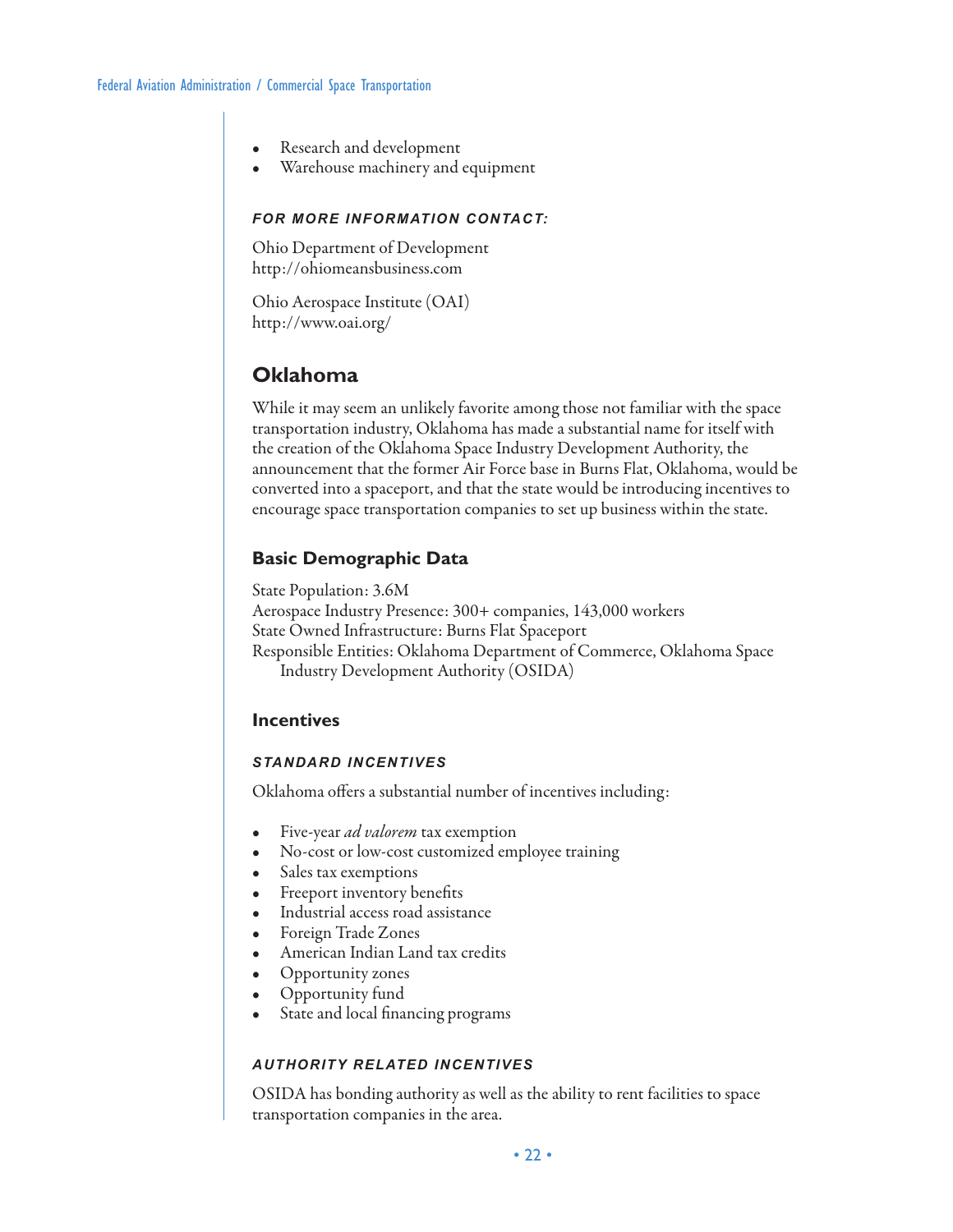# **Recent Examples**

In 2004 Oklahoma awarded a \$10-million tax credit to Rocketplane Limited for the purposes of vehicle development and eventual operations at the Oklahoma Spaceport. While this was only a one-time incentive, it does serve as an example of Oklahoma's dedication to the further development of aerospace and particularly the NewSpace industry within the state.

# **For More Information Contact:**

Oklahoma Space Industry Development Authority (OSIDA) http://www.okspaceport.ok.us

Oklahoma Department of Commerce http://www.okcommerce.gov

# **Virginia**

Virginia is in a unique position compared to other states within the mid-Atlantic region due to the presence of MARS, which is co-located with NASA's Wallops Island facility. Though the state has only a small to medium space transportation industry presence, it has recently been quite successful in luring space transportation companies.

# **Basic Demographic Data**

State Population: 7.6M Aerospace Industry Presence: 350+ companies, 27,000 workers State Owned Infrastructure: Mid Atlantic Regional Spaceport (MARS) Responsible Entities: Virginia Commercial Space Flight Authority, Virginia Economic Development Partnership

# **Incentives**

# *Standard Incentives*

Virginia offers a range of financial incentives to companies moving to or locating within the commonwealth. In addition to a large number of local and other location-based incentives, Virginia offers:

- Sales  $&$  use tax exemptions
- Property tax exemptions
- **Small business financing**
- Technology zones
- Foreign trade zones
- Development zones
- State-supported grant program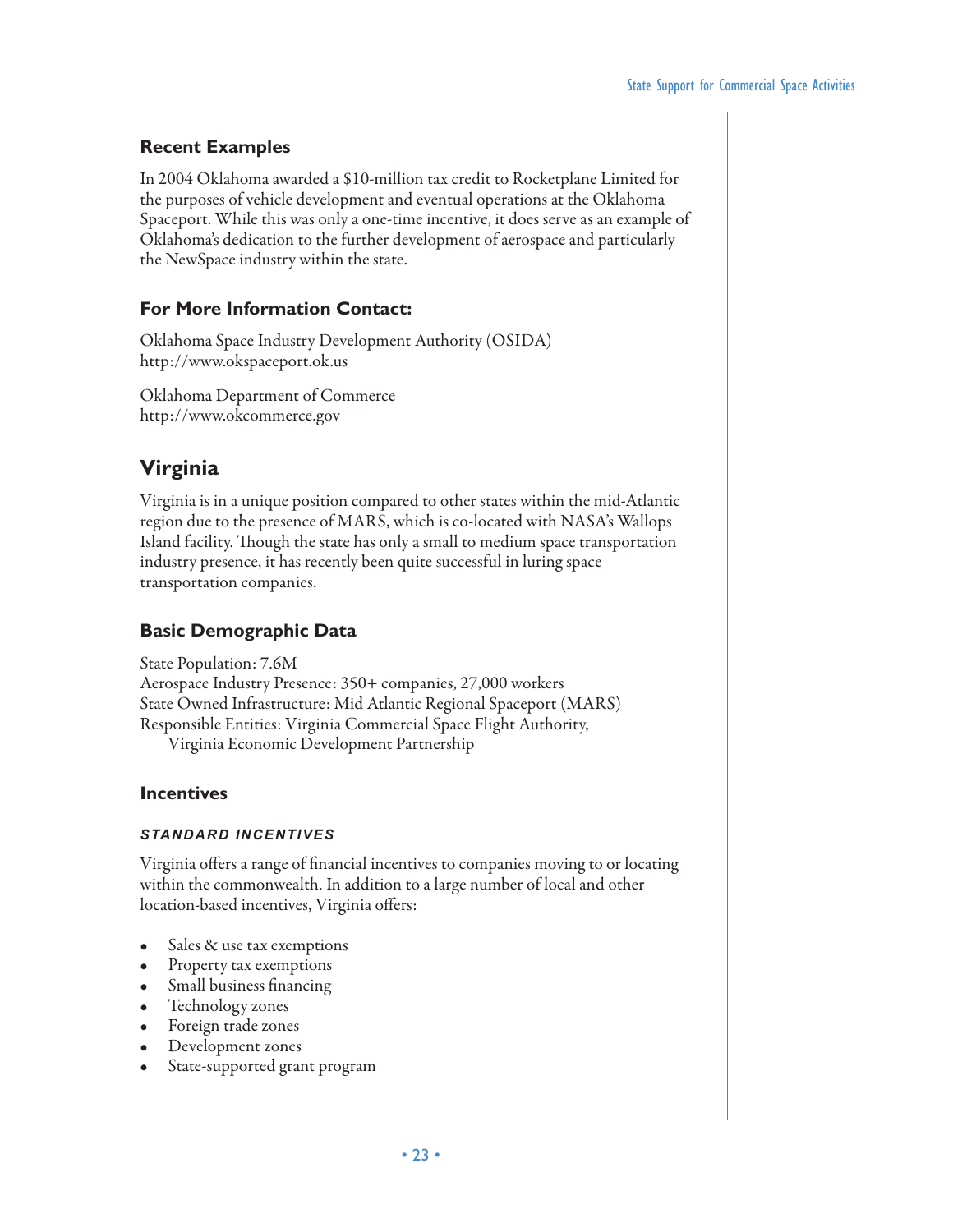#### *Space Transportation Incentives*

The Zero G Zero Tax Act of 2008 grants an income tax exemption for income resulting from the sale of launch services to space flight participants or services intended to provide individuals the training or experience of a launch without performing an actual launch. The bill also grants an income tax exemption for any gain recognized from resupply services contracts for delivering payload entered into with the Commercial Orbital Transportation Services (COTS) division of NASA or another space flight entity.

#### *Authority-Related Incentives*

The Virginia Commercial Space Flight Authority brings several key advantages to the space transportation industry within the Commonwealth of Virginia. One is that the MARS and Wallops Island facilities are situated within a foreign trade zone as designated by the commonwealth. In practice, this means that hardware or equipment imported for the purposes of launch (which is viewed as an export) is exempt from import/export duties.

A second incentive is that the Authority has the ability to exempt space transportation companies from sales tax on consumables, such as fuel, for a launch.

Finally, and most importantly, the authority is able to issue bonds for infrastructure development. This is a critical capability in that it allows the state to invest in infrastructure required by companies considering operations in Virginia.

#### *Liability Incentives*

The Spaceport Liability and Immunity Act of 2007 provides liability protection for space transportation companies and their subcontractors in the event of the injury or death of a spaceflight participant. Assuming that spaceflight participants have been appropriately informed of the risks associated with the flight they are taking, then it is not possible to litigate against the company or companies that provided the service, so long as the incident occurred as a result of the risks associated with spaceflight.

#### **Pending Legislation**

At this time there is no pending legislation focused on the space transportation industry. All of the bills considered in the last three years in this area have either passed or been incorporated into other legislation that passed.

#### **Recent Examples**

A major recent example of a company taking advantage of several of the abovementioned incentives is Orbital Sciences Corporation's decision in 2008 to conduct its launches of the Taurus II launch vehicle, funded in part by NASA's COTS program, out of MARS. This decision took advantage of numerous traditional incentives as well as the Zero G Zero Tax legislation. In addition, the Virginia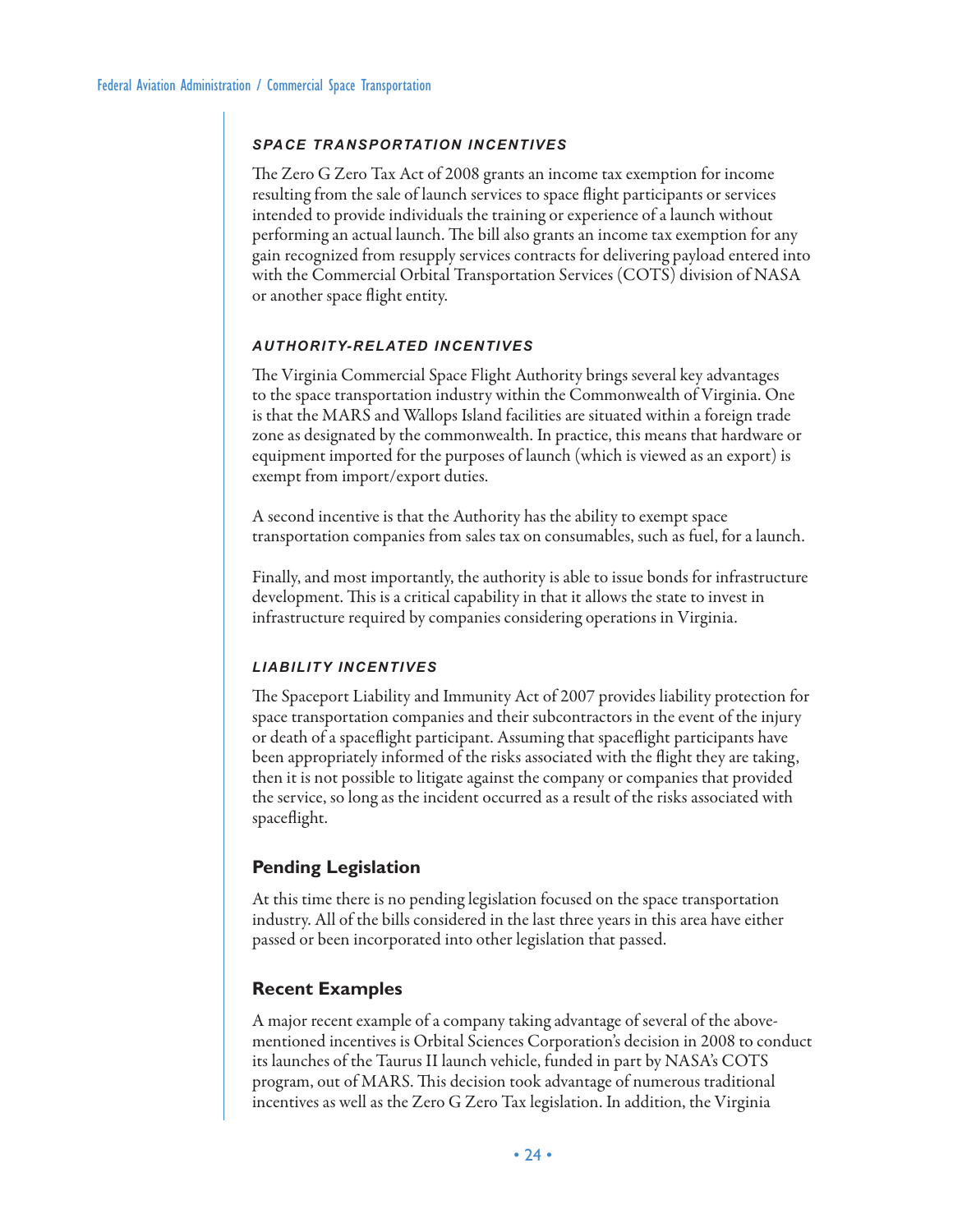Commercial Space Flight Authority took advantage of its aforementioned bonding authority and issued a \$16-million bond to refurbish the launch pad the Taurus II vehicle will use for these launches.

# **For More Information Contact:**

Virginia Spaceflight Authority http://www.marsspaceport.com

Virginia Economic Development Partnership http://www.yesvirginia.org

# **Washington**

The State of Washington has a very active aerospace industry with a thoroughly developed system of incentives in place to support it. While none of these incentives are so narrow as to differentiate the space transportation industry from the aerospace industry generally, the incentives are still in full effect.

# **Basic Demographic Data**

State Population: 6.4M Aerospace Industry Presence: ~100,000 workers, 600 companies Responsible Entities: Department of Community, Trade, and Economic Development

# **Incentives**

#### *Standard Incentives*

Perhaps the most substantial incentive Washington offers to space transportation companies is a decrease in the Business and Occupation (B&O) tax rate it charges other business. This rate decrease can be leveraged with additional aerospace-related B&O tax credits listed below.

In addition to a decreased tax rate, Washington companies can qualify for B&O tax credits for aerospace product development expenditures, preproduction development expenditures, and property and leasehold excise taxes (which apply for new construction as well).

Finally, space transportation companies are also eligible for other tax exemptions including:

- Manufacturing equipment and machinery purchases
- New job creation
- Sales and use tax exemption for computers used in offices located within the state
- Non production aerospace design and development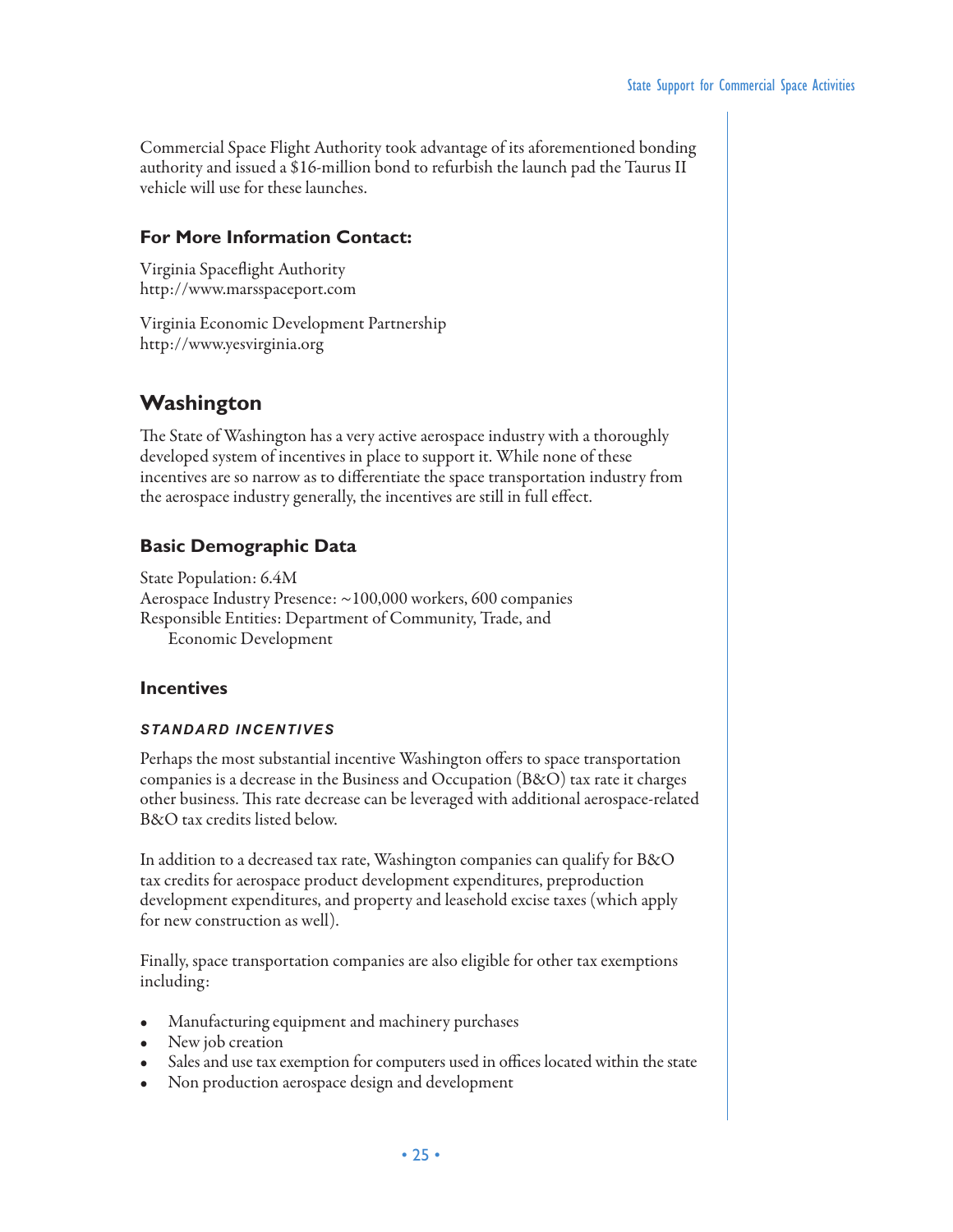# **For More Information Contact:**

Washington Department of Community, Trade, and Economic Development http://www.choosewashington.com

# **Wisconsin**

Though not focused specifically on space transportation, Wisconsin offers a wide range of incentives geared specifically towards high technology business. Many of these incentives are accessible to space transportation companies who locate within Wisconsin.

# **Basic Demographic Data**

State Population: 5.5M Space Transportation Industry Presence: ~50 companies Responsible Entities: Wisconsin Department of Commerce, Wisconsin Aerospace Authority

# **Incentives**

# *Standard Incentives*

Wisconsin has a number of generic local development based incentives. In addition, it offers a technology commercialization program and a technology development fund for "high tech" companies within the state.

# *State Agencies or Nonprofits*

The Wisconsin Aerospace Authority is tasked with encouraging the development of the aerospace industry within the state. Though part of the executive branch, the office is currently unfunded.

# **For More Information Contact:**

Wisconsin Department of Commerce http://commerce.wi.gov/BD/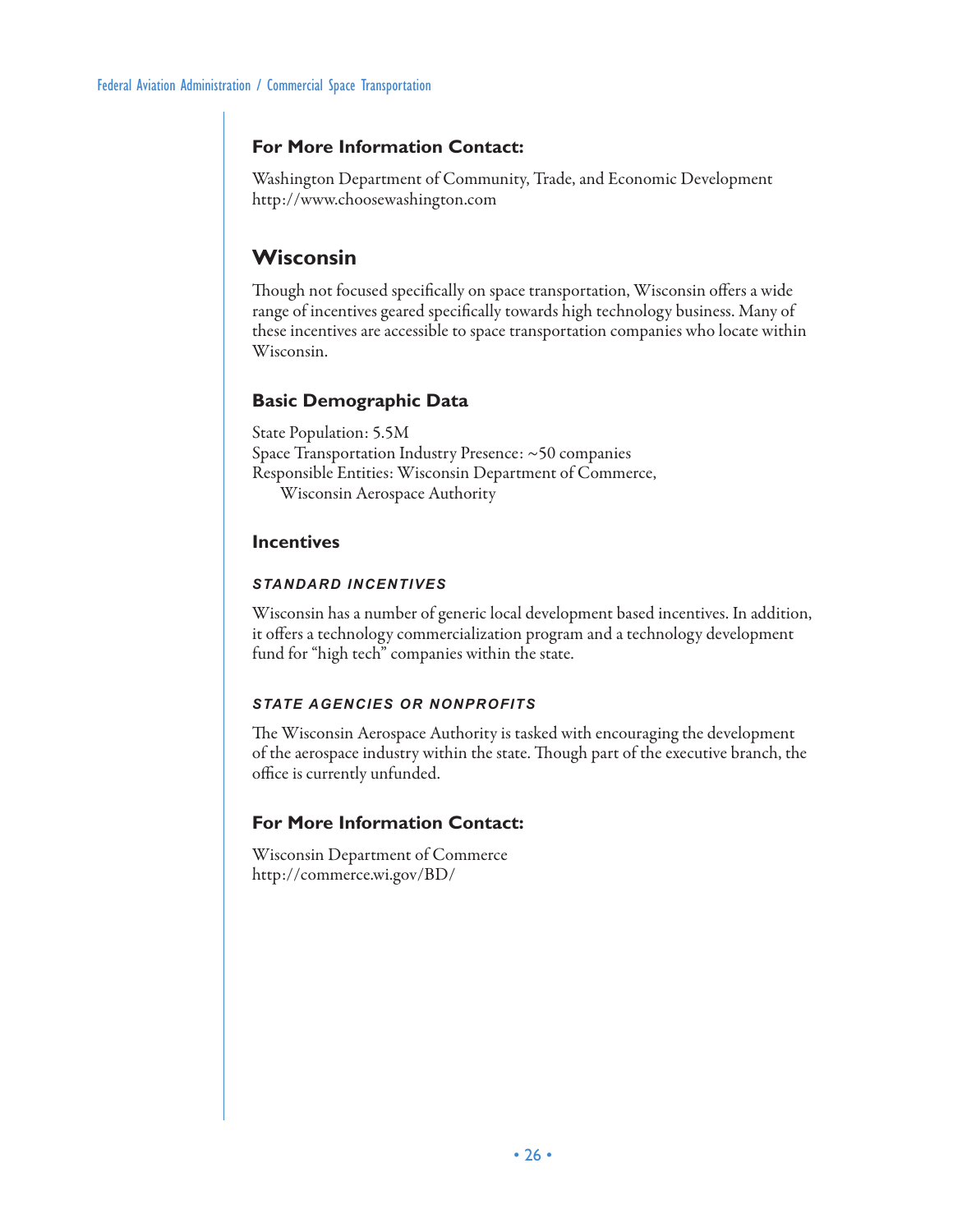# **Wyoming**

With wide open spaces, no corporate income tax, and no personal income tax, there are a number of basic incentives that might draw a space transportation company to Wyoming on their own. However, the state also offers a wide range of local incentives based upon the specific location that a business chooses.

# **Basic Demographic Data**

State Population: 515K Aerospace Industry Presence: ~10 companies Responsible Entities: Wyoming Business Council

# **Incentives**

# *Standard Incentives*

State Bonding Authority: One of the biggest potential incentives that can be realized by companies establishing operations in Wyoming is the state's bonding authority, which can be used in support of companies employing state residents for the purposes of construction or major equipment purchases. Though capped at \$10 million, these bonds can provide substantial support.

# *State Agencies or Nonprofits*

Given the relatively small population of Wyoming, the Wyoming Business Council (which, though technically a state agency, is run as a corporation with a corporate structure) can offer a wide range of assistance to businesses within the state going well beyond traditional incentives. This assistance can include support in the areas of:

- Business counseling
- • Business permitting
- • Business plan generation
- Securing of federal contracts
- HR consulting
- Intellectual property
- International business
- **Manufacturing**
- **Marketing**
- Product development

# **For More Information Contact:**

Wyoming Business Council http://www.whywyoming.org